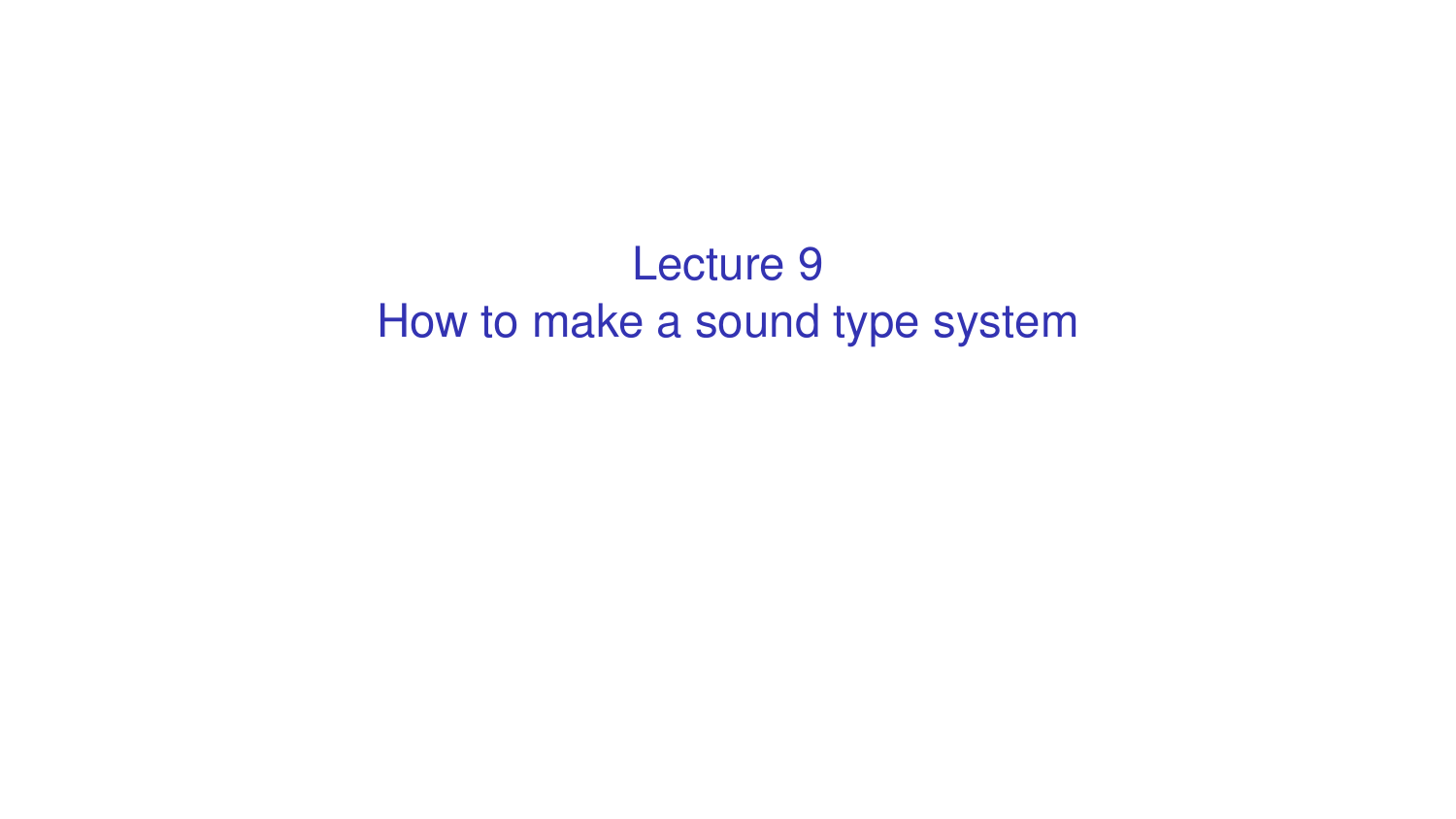Prevent errors: many simple errors are caught by types

Ensure memory safety or other desired properties

Document the program (purpose of parameters)

Make it easier to change program

Make compilation more efficient: remove checks, specialize operations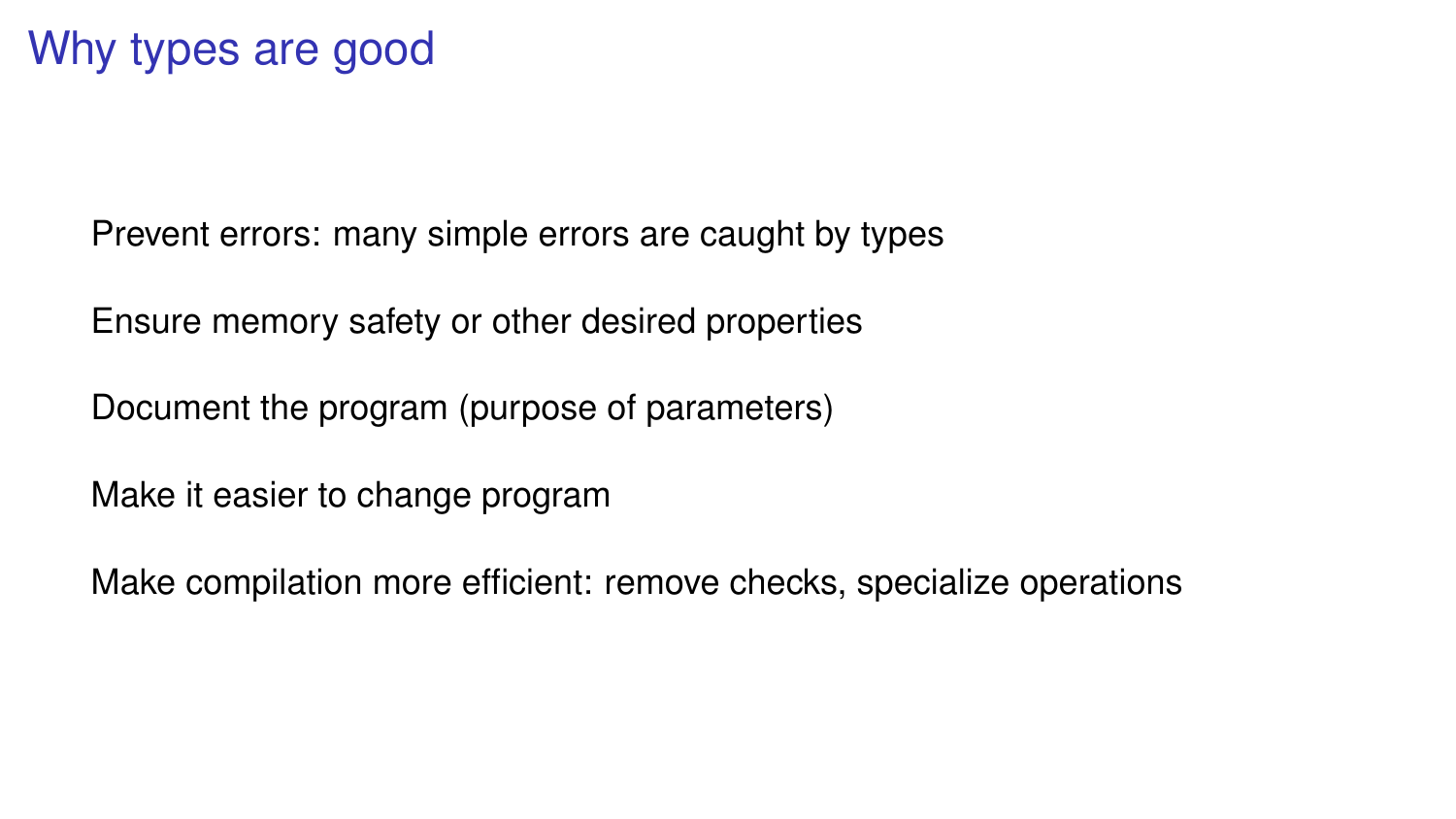# An unsound (broken) type system

A type system that aims to ensure some property but, in fact, fails.

For example: suppose we have a system that aims to ensure that if parameter is of type Int, then it is only invoked with values of type Int. But we find a (tricky) program that passes the type checker and ends up invoking the function with the reference to a string. This is unsoundness.

Sometimes unsoundness is an *intentional* compromise:

- $\blacktriangleright$  type casts in C
- $\triangleright$  covariance for function arguments and arrays

Often *unintentional* (unsoundness bugs in type systems), due to subtle interactions between e.g. subtyping, generics, mutation, higher-order functions, recursion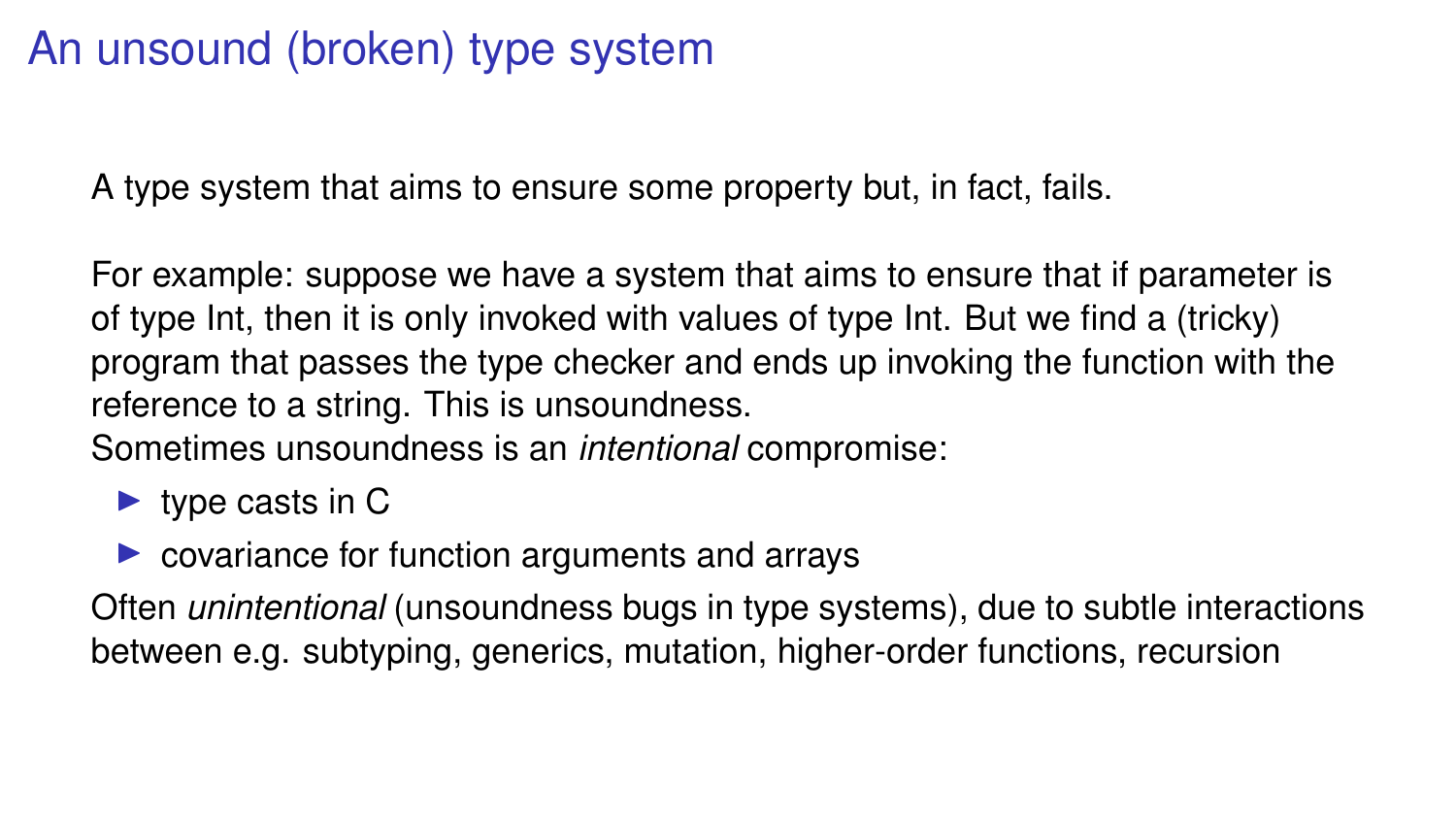# **Java and Scala's Type Systems are Unsound**\*

The Existential Crisis of Null Pointers

Nada Amin

EPFL. Switzerland nada.amin@epfl.ch Ross Tate

Cornell University, USA ross@cs.cornell.edu

#### **Abstract**

We present short programs that demonstrate the unsoundness of Java and Scala's current type systems. In particular, these programs provide parametrically polymorphic functions that can turn any type into any type without (down)casting. Fortunately, parametric polymorphism was not integrated into the Java Virtual Machine (JVM), so these examples do not demonstrate any unsoundness of the JVM. Nonetheless, we discuss broader implications of these findings on the field of programming languages.

ture, we often develop a minimal calculus employing that feature and then verify key properties of that calculus. But these results provide no guarantees about how the feature in question will interact with the many other common features one might expect for a full language. The unsoundness we identify results from such an interaction of features. Thus, in addition to valuing the development and verification of minimal calculi, our community should explore more ways to improve our chances of identifying abnormal interactions of features within reasonable time but without unreasonable resources and distractions. Ideally our community could nro-

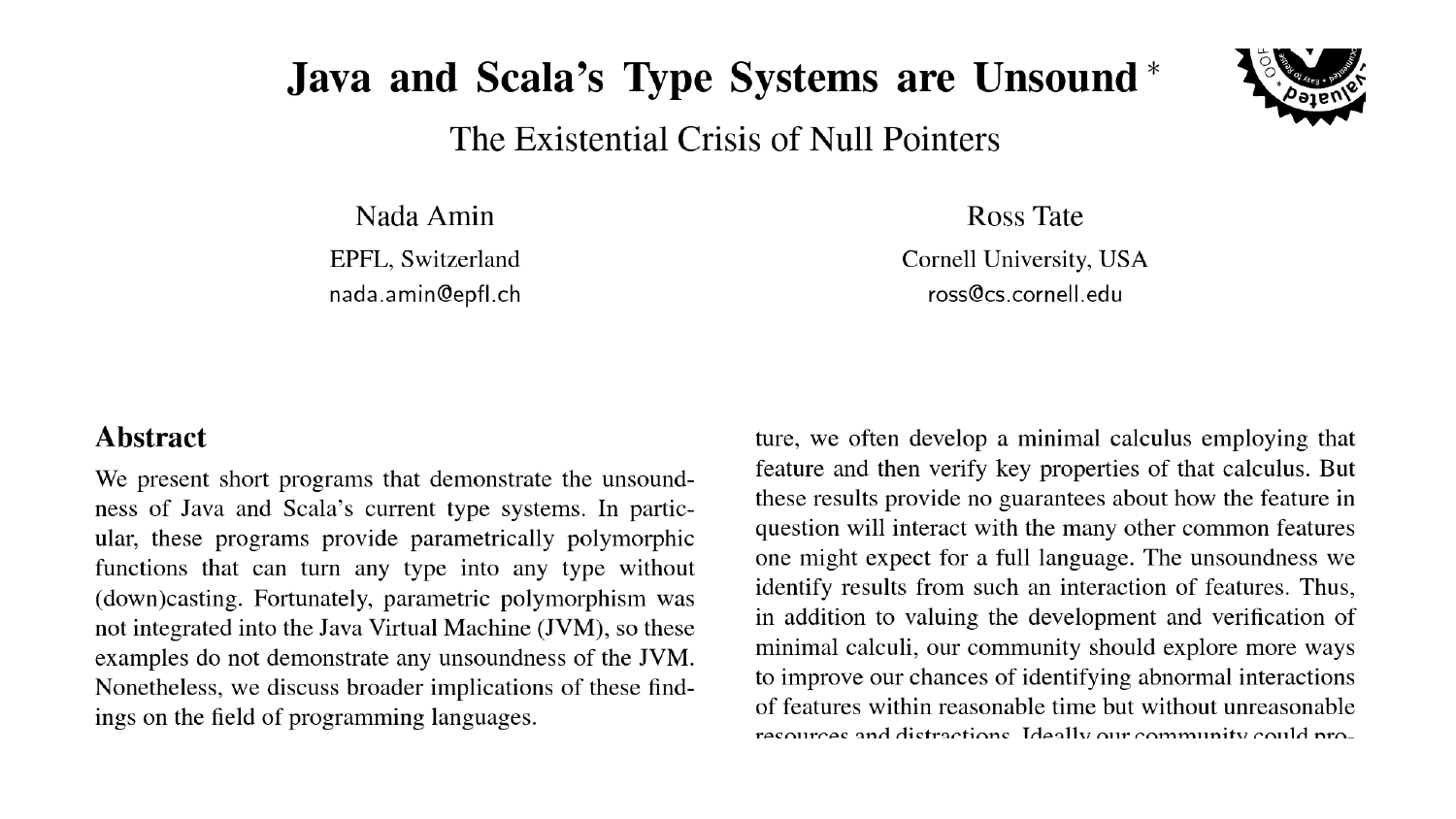# 1. Introduction

In 2004, Java 5 introduced generics, *i.e.* parametric polymorphism, to the Java programming language. In that same year, Scala was publicly released, introducing path-dependent types as a primary language feature. Upon their release 12 years ago, both languages were unsound; the examples we will present were valid even in 2004. But despite the fact that Java has been formalized repeatedly  $[3, 4, 6, 9, 10, 18,$ 26, 38], this unsoundness has not been discovered until now. It was found in Scala in 2008 [40], but the bug was deferred and its broader significance was not realized until now.

–same paper, published in November 2016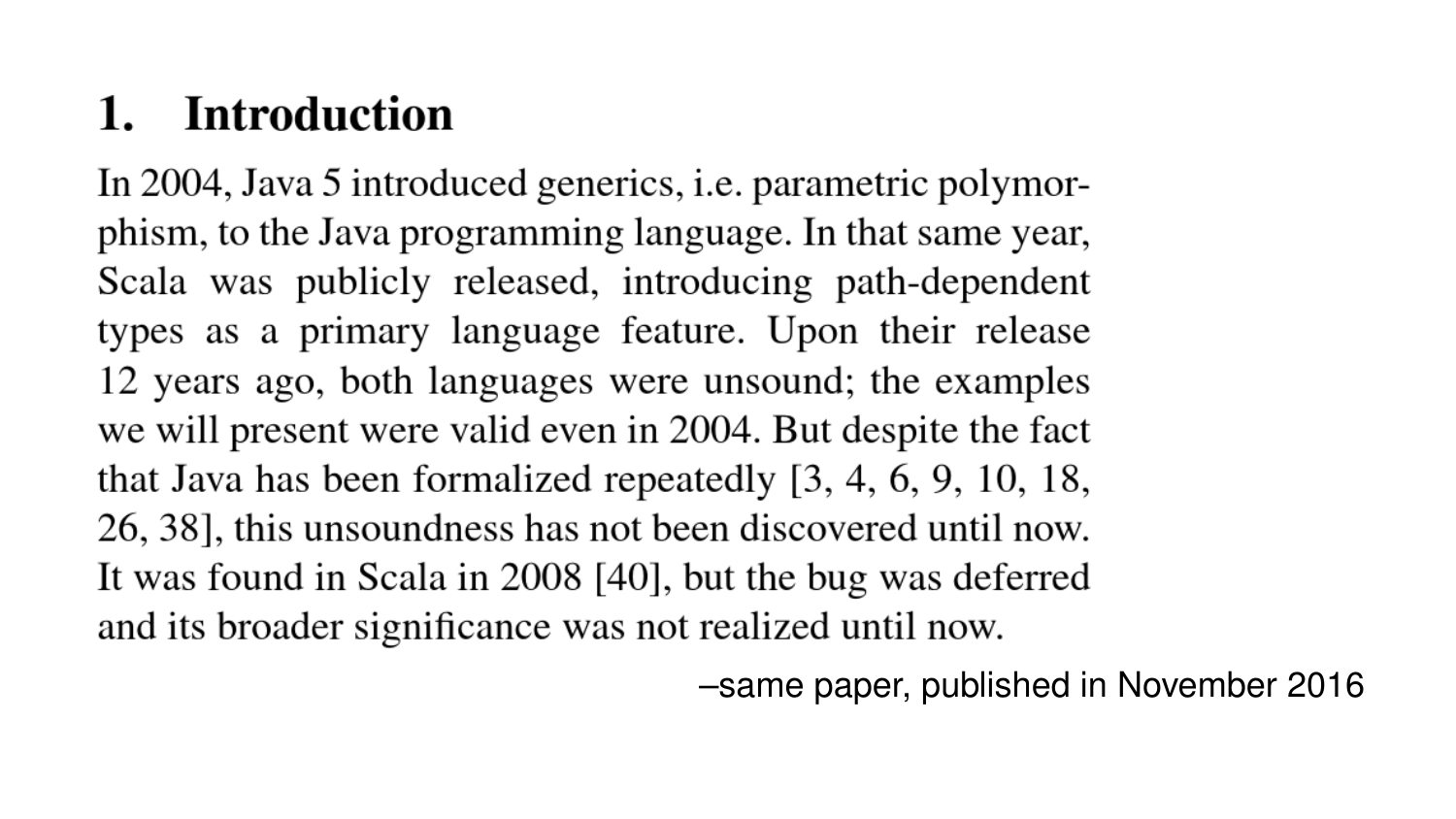Explain that "expression has a type" is an *inductively defined relation* Define precisely a small language:

- $\triangleright$  its abstract syntax (as certain math expressions)
- $\triangleright$  its operational semantics (interpreter written in math)
- $\blacktriangleright$  its type rules

Show that our type system prevents certain kinds of errors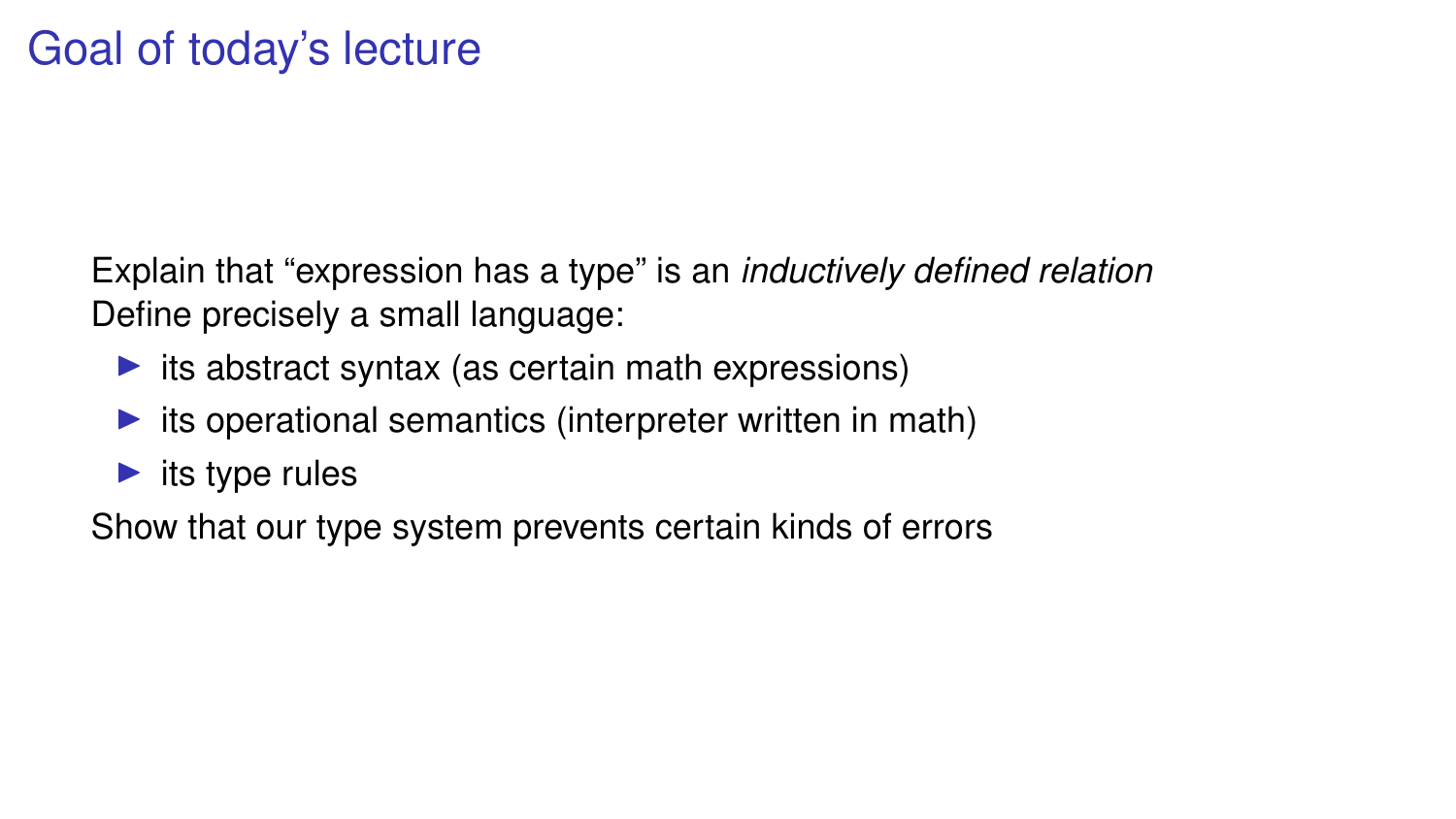$$
\frac{(x, y) \in r}{(x, y + 1) \in r}
$$
 (increase right)  

$$
\frac{(x, y) \in r}{(x + 1, y + 1) \in r}
$$
 (increase both)  

$$
\frac{(x, y) \in r}{(x - 1, y - 1) \in r}
$$
 (decrease both)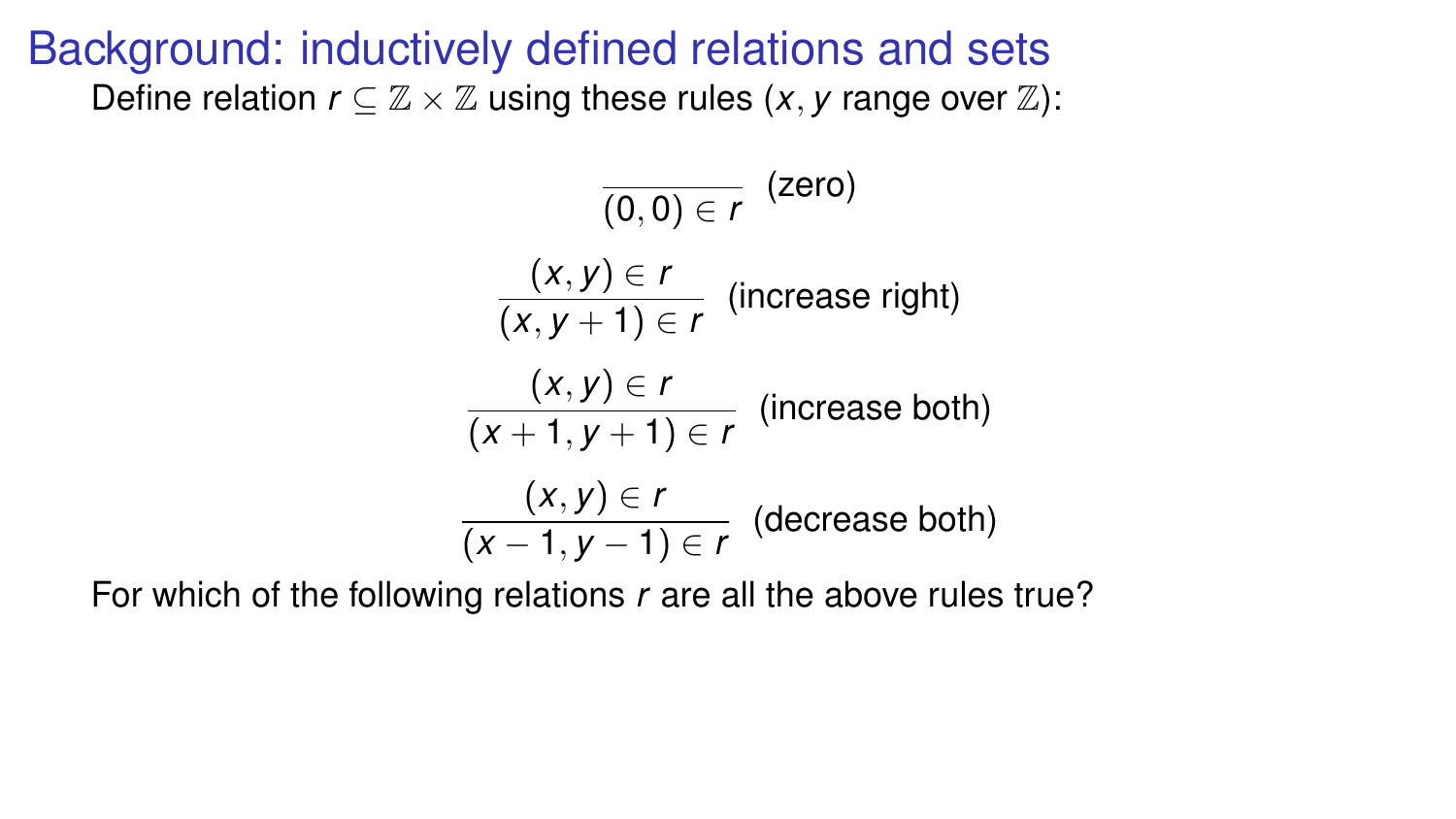$$
\frac{(x, y) \in r}{(x, y + 1) \in r}
$$
 (increase right)  

$$
\frac{(x, y) \in r}{(x + 1, y + 1) \in r}
$$
 (increase both)  

$$
\frac{(x, y) \in r}{(x - 1, y - 1) \in r}
$$
 (decrease both)

$$
r = \{(x, y) | x = 0 \vee y = 0\}
$$
?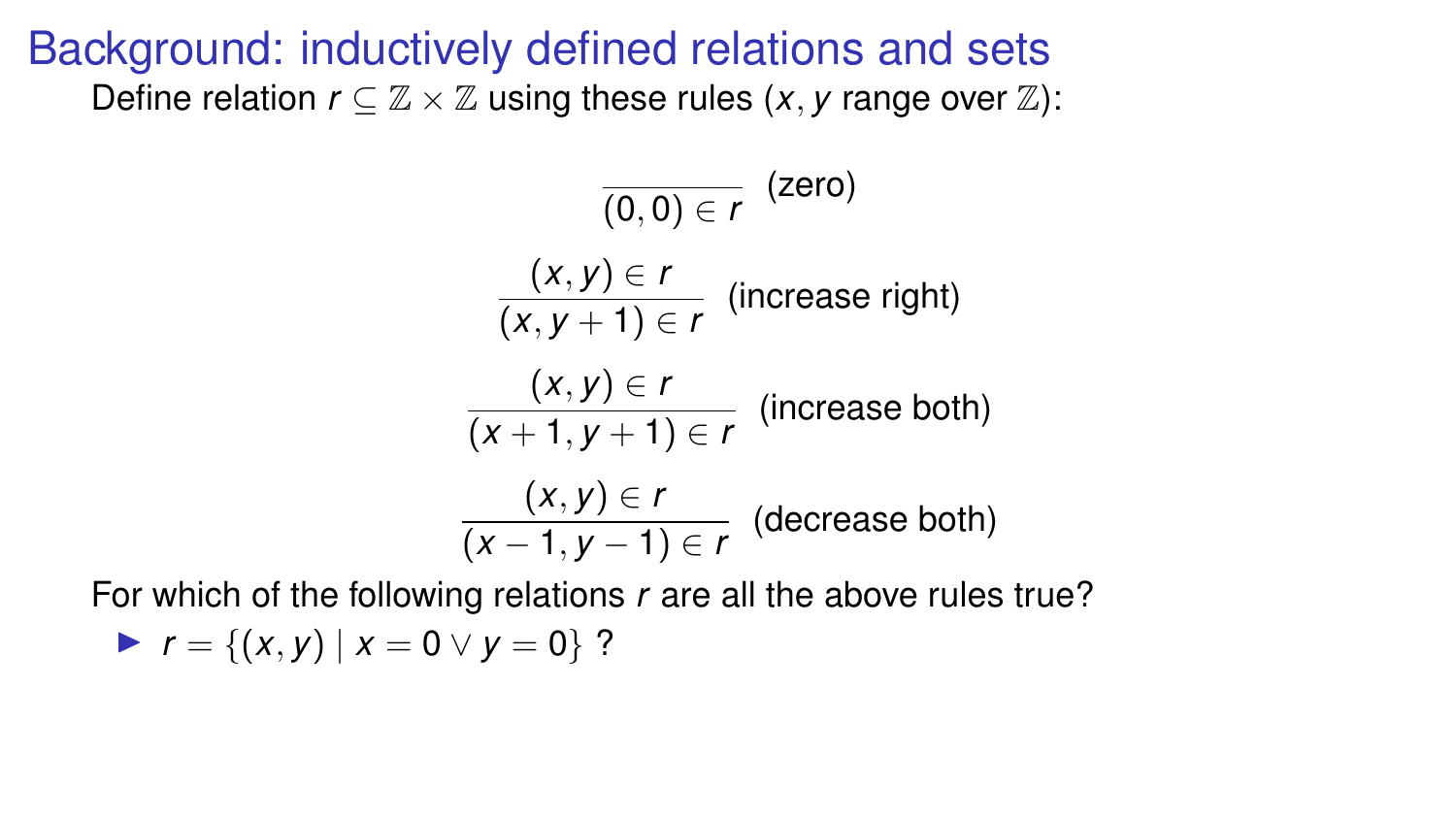$$
\frac{(x, y) \in r}{(x, y + 1) \in r}
$$
 (increase right)  

$$
\frac{(x, y) \in r}{(x + 1, y + 1) \in r}
$$
 (increase both)  

$$
\frac{(x, y) \in r}{(x - 1, y - 1) \in r}
$$
 (decrease both)

For which of the following relations *r* are all the above rules true?

 $\triangleright$  *r* = {(*x*, *y*) | *x* = 0 ∨ *y* = 0} ? No (increase right)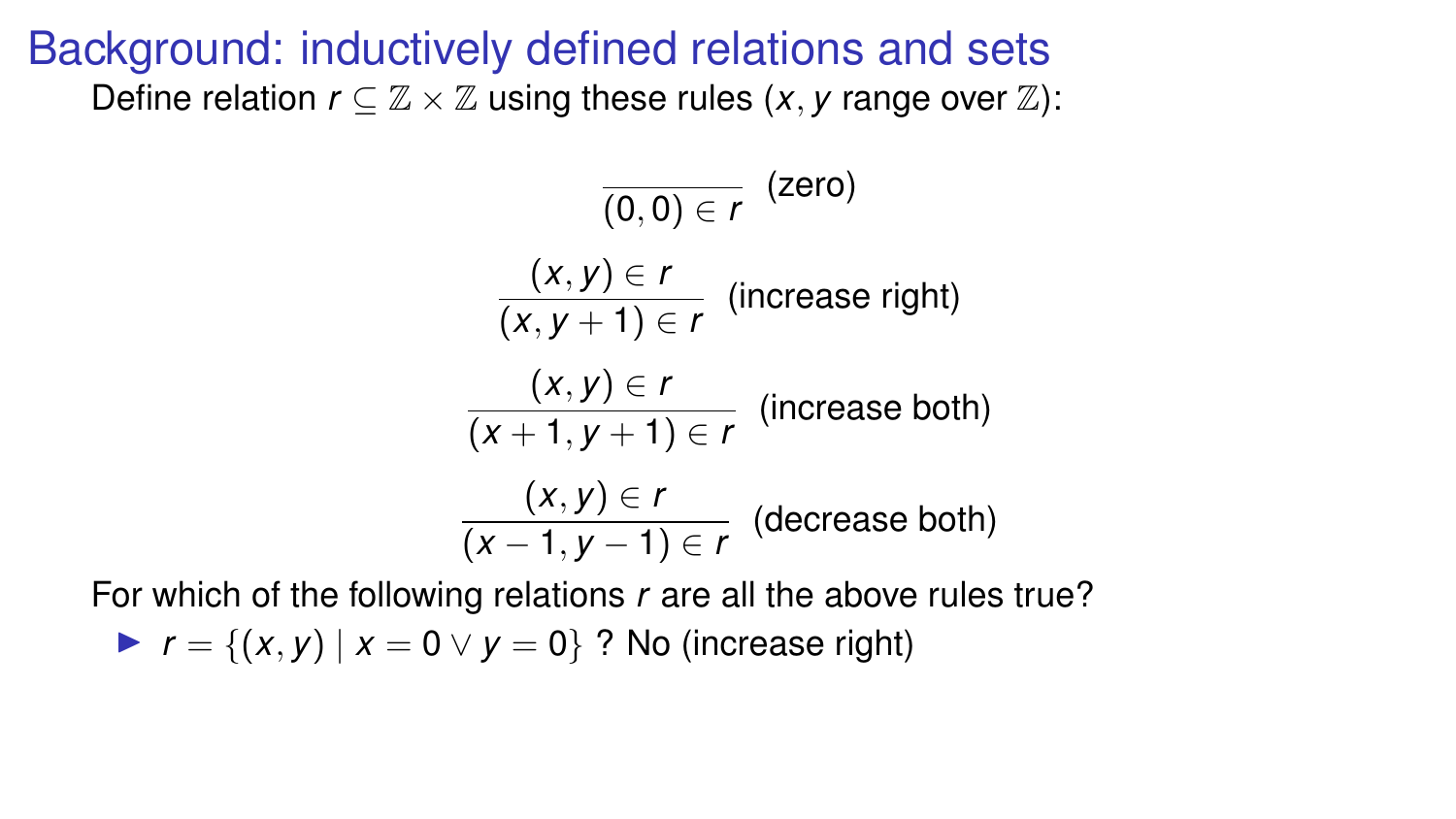$$
\frac{(x, y) \in r}{(x, y + 1) \in r}
$$
 (increase right)  

$$
\frac{(x, y) \in r}{(x + 1, y + 1) \in r}
$$
 (increase both)  

$$
\frac{(x, y) \in r}{(x - 1, y - 1) \in r}
$$
 (decrease both)

$$
r = \{(x, y) \mid x = 0 \lor y = 0\} ?
$$
 No (increase right)  

$$
r = \{(x, y) \mid x \le 0 \land 0 \le y\} ?
$$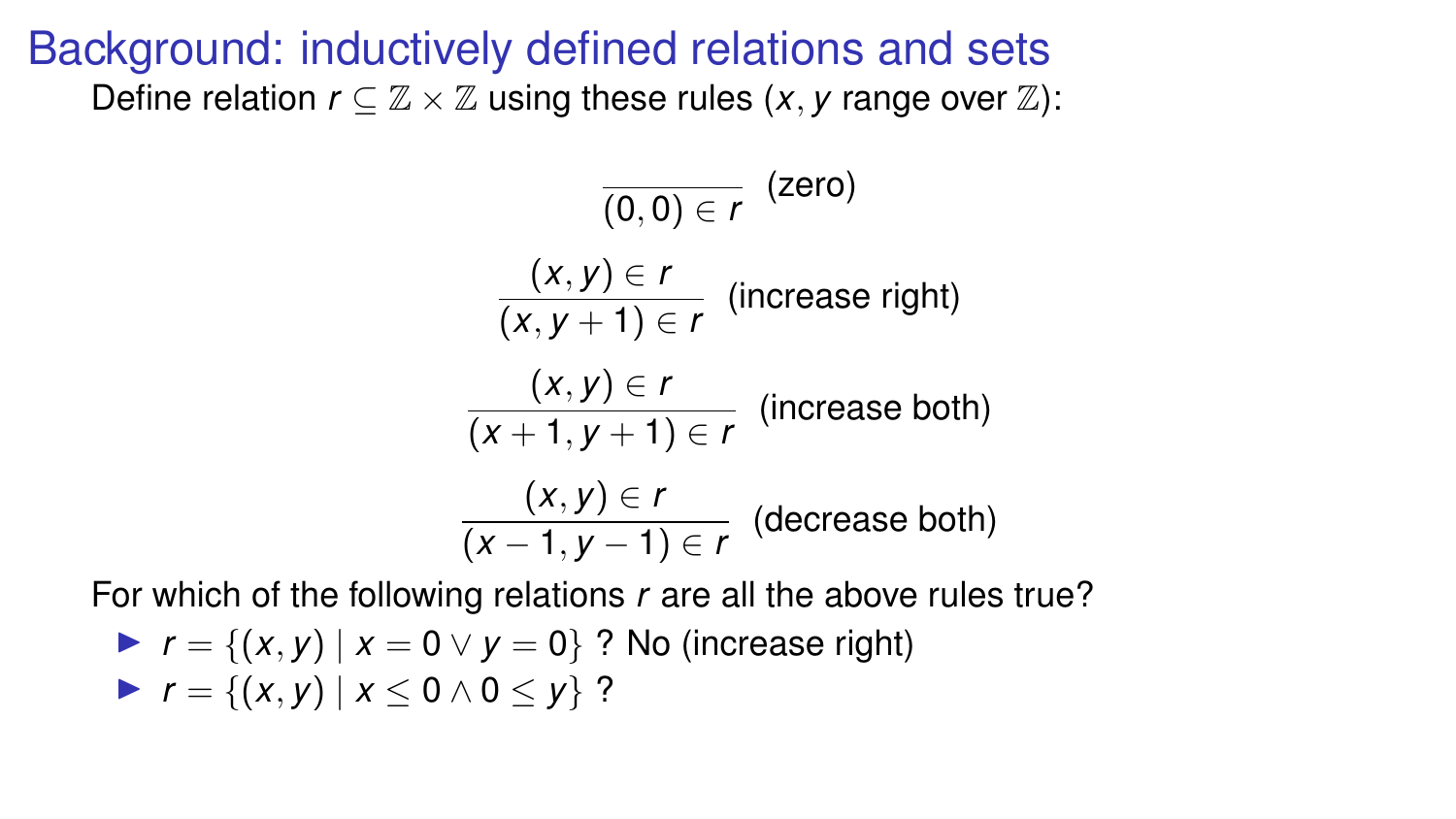$$
\frac{(x, y) \in r}{(x, y + 1) \in r}
$$
 (increase right)  

$$
\frac{(x, y) \in r}{(x + 1, y + 1) \in r}
$$
 (increase both)  

$$
\frac{(x, y) \in r}{(x - 1, y - 1) \in r}
$$
 (decrease both)

$$
r = \{(x, y) \mid x = 0 \lor y = 0\} ? No (increase right)
$$
  
\n
$$
r = \{(x, y) \mid x \le 0 \land 0 \le y\} ? No
$$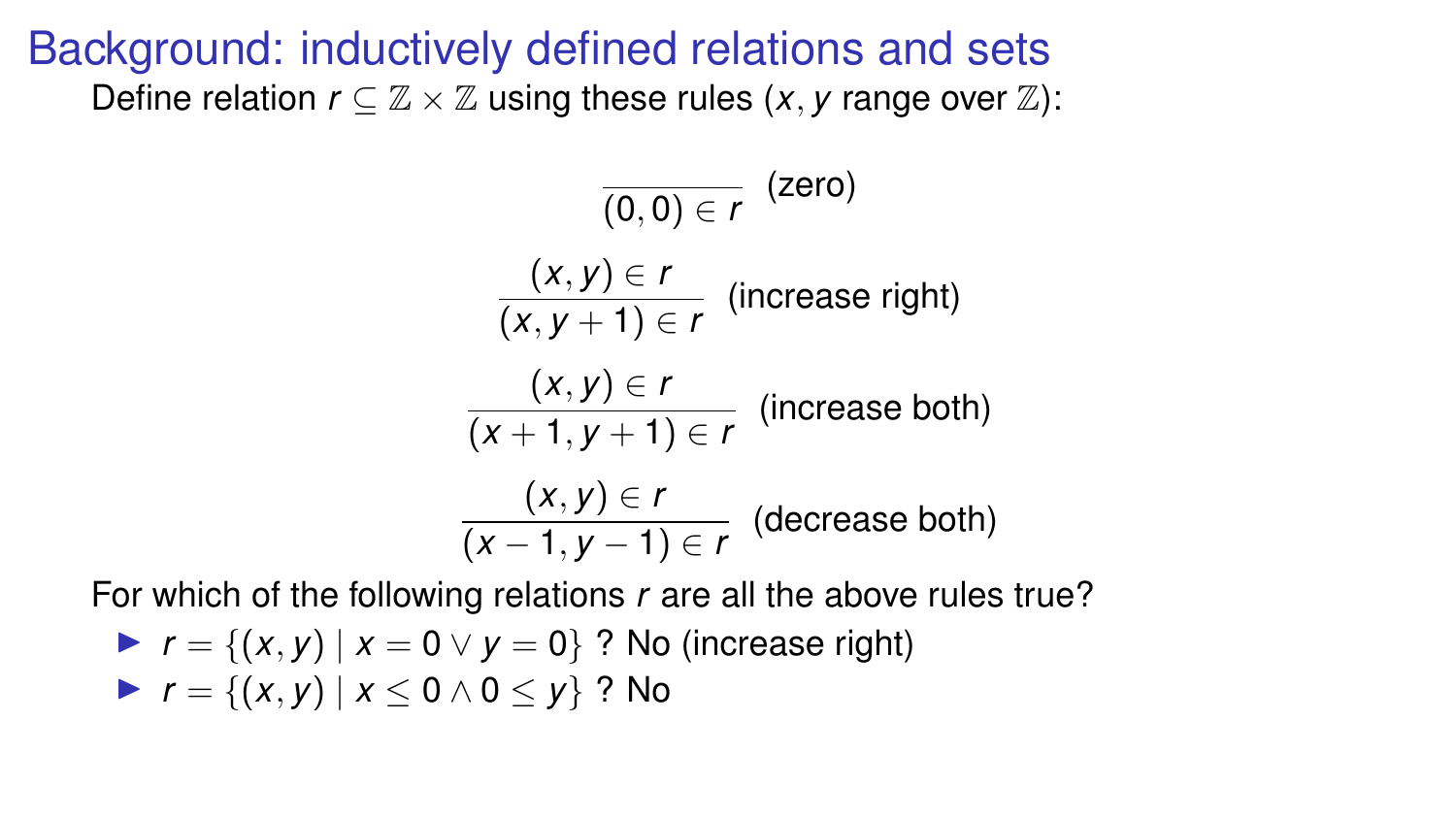$$
\frac{(x, y) \in r}{(x, y + 1) \in r}
$$
 (increase right)  

$$
\frac{(x, y) \in r}{(x + 1, y + 1) \in r}
$$
 (increase both)  

$$
\frac{(x, y) \in r}{(x - 1, y - 1) \in r}
$$
 (decrease both)

\n- $$
r = \{(x, y) \mid x = 0 \lor y = 0\}
$$
 ? No (increase right)
\n- $r = \{(x, y) \mid x \le 0 \land 0 \le y\}$  ? No
\n- $r = \mathbb{Z} \times \mathbb{Z}$  ?
\n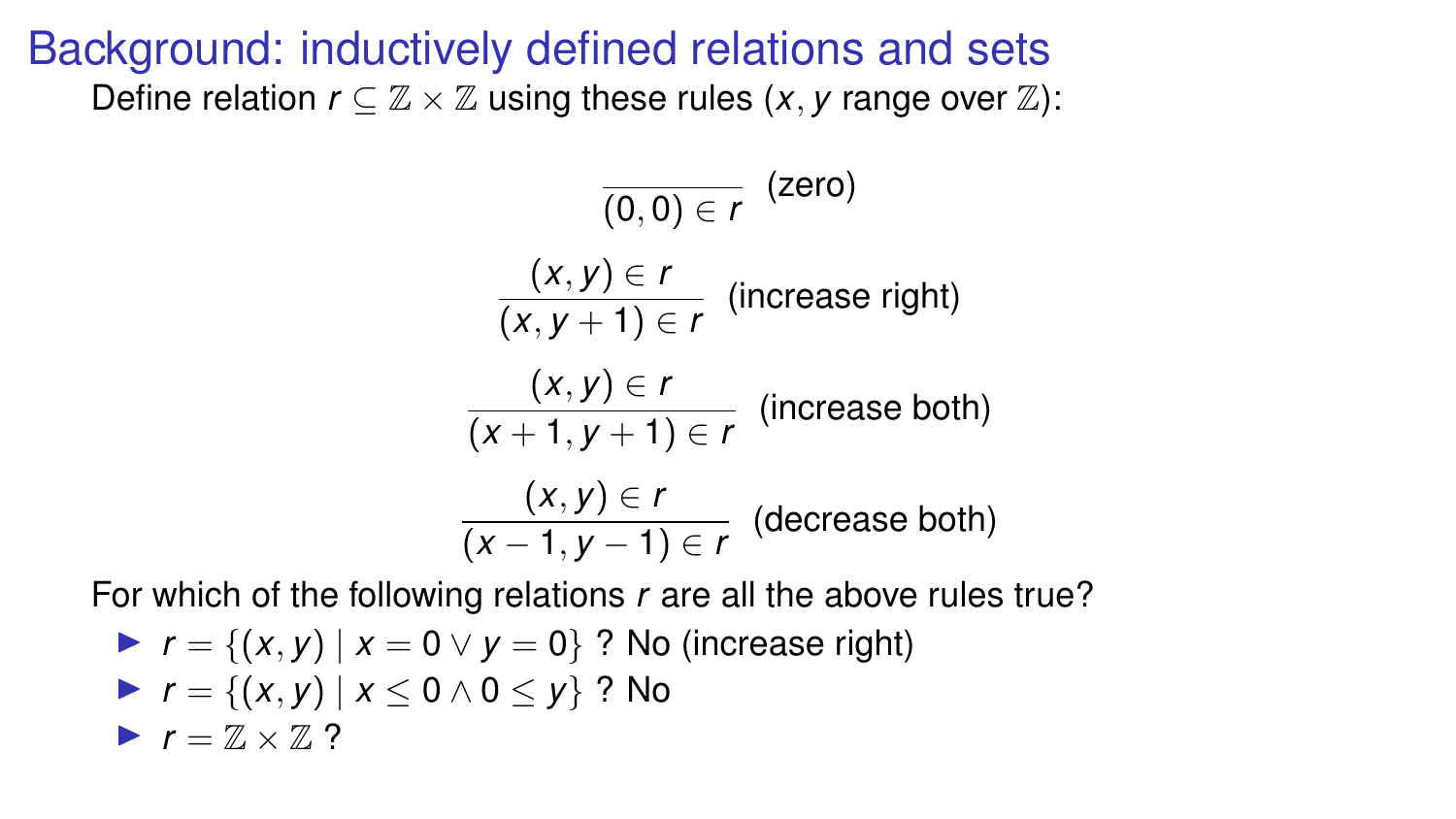$$
\frac{(x, y) \in r}{(x, y + 1) \in r}
$$
 (increase right)  

$$
\frac{(x, y) \in r}{(x + 1, y + 1) \in r}
$$
 (increase both)  

$$
\frac{(x, y) \in r}{(x - 1, y - 1) \in r}
$$
 (decrease both)

\n- $$
r = \{(x, y) \mid x = 0 \lor y = 0\}
$$
 ? No (increase right)
\n- $r = \{(x, y) \mid x \le 0 \land 0 \le y\}$  ? No
\n- $r = \mathbb{Z} \times \mathbb{Z}$  ? Yes
\n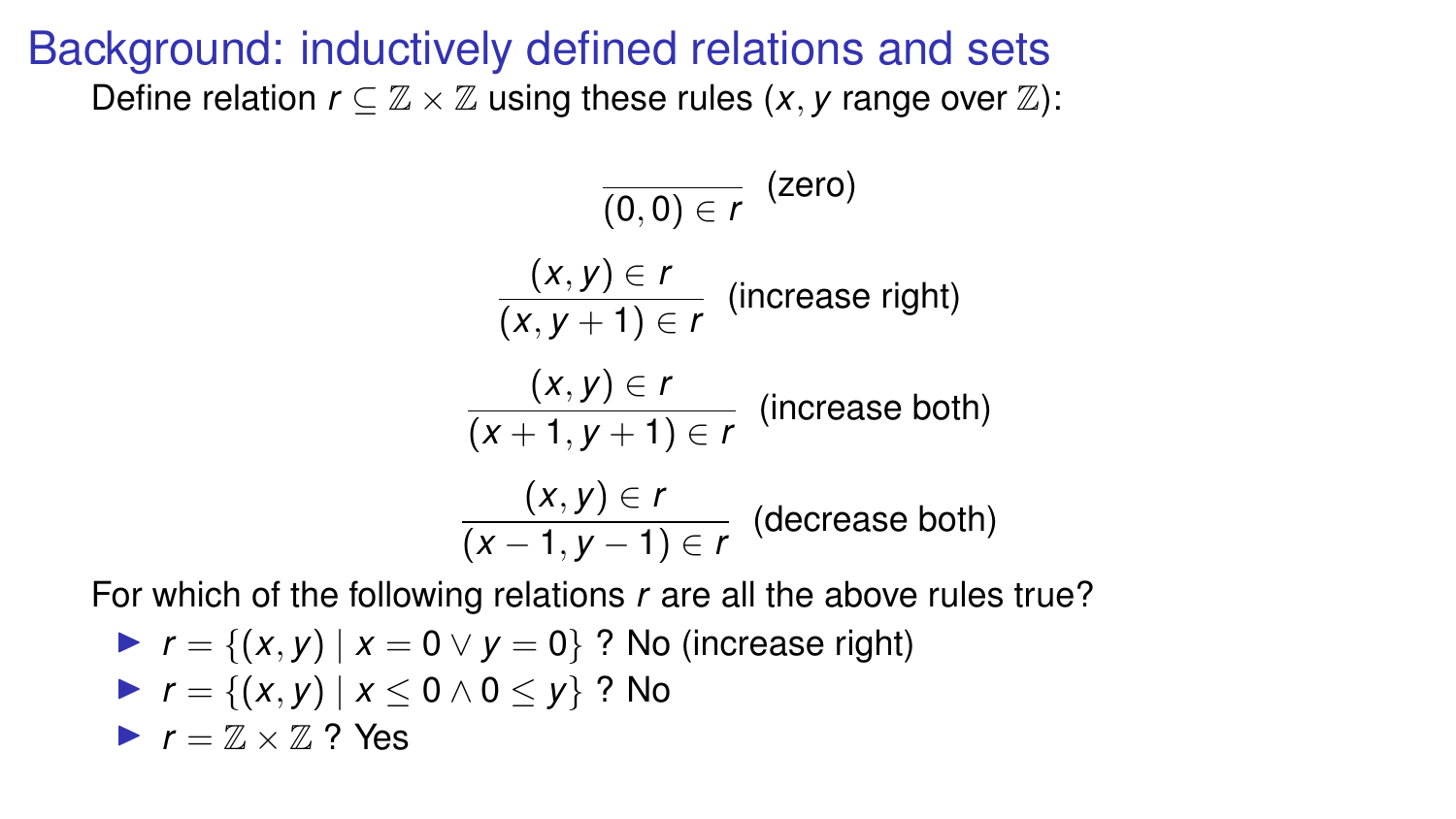$$
\frac{(x, y) \in r}{(x, y + 1) \in r}
$$
 (increase right)  

$$
\frac{(x, y) \in r}{(x + 1, y + 1) \in r}
$$
 (increase both)  

$$
\frac{(x, y) \in r}{(x - 1, y - 1) \in r}
$$
 (decrease both)

For which of the following relations *r* are all the above rules true?

\n- $$
r = \{(x, y) \mid x = 0 \lor y = 0\}
$$
 ? No (increase right)
\n- $r = \{(x, y) \mid x \le 0 \land 0 \le y\}$  ? No
\n- $r = \mathbb{Z} \times \mathbb{Z}$  ? Yes
\n

What is the **smallest** *r* (wrt.  $\subset$ ) for which rules hold?  $\emptyset$ ?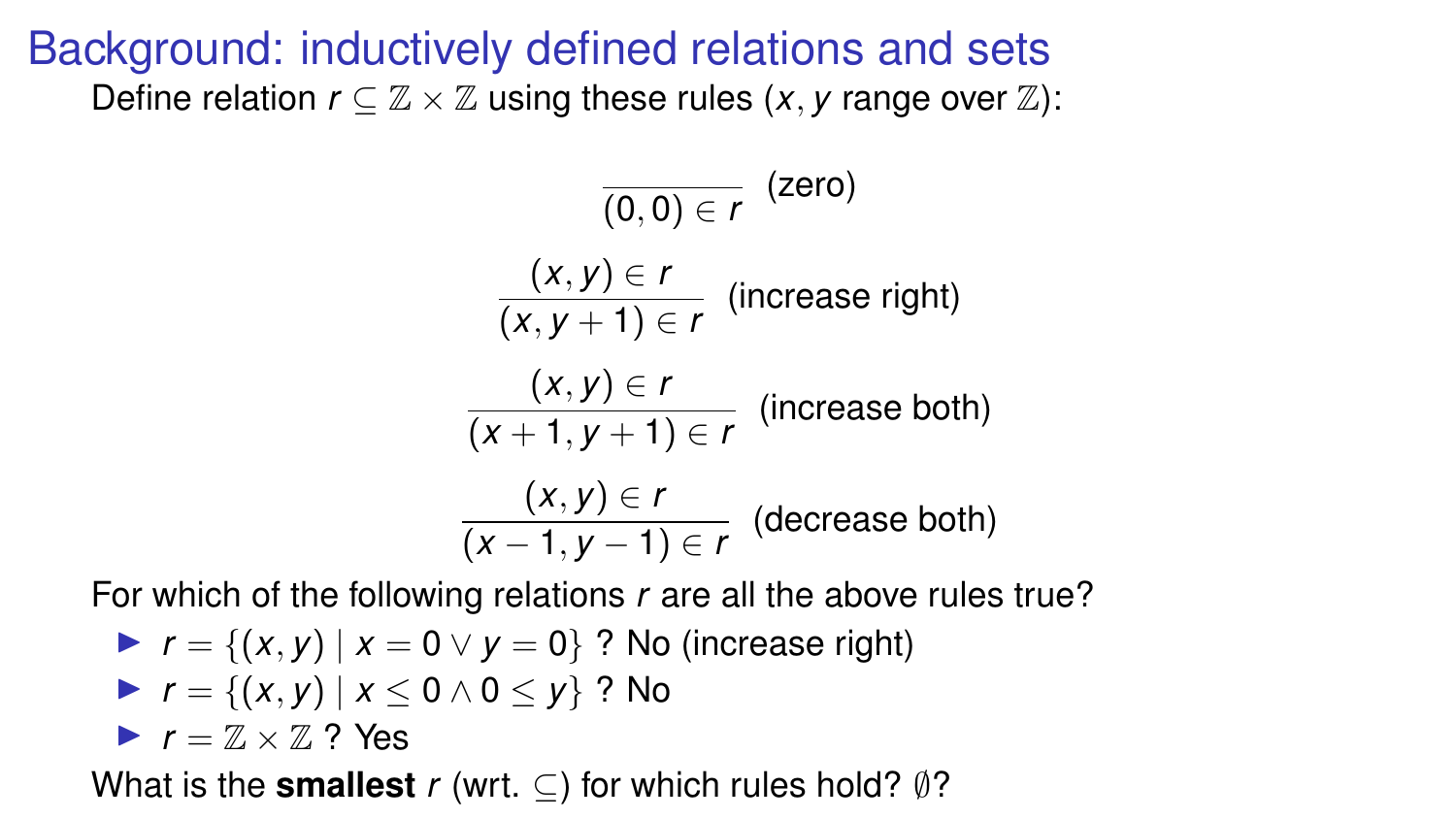$$
\frac{(x, y) \in r}{(x, y + 1) \in r}
$$
 (increase right)  

$$
\frac{(x, y) \in r}{(x + 1, y + 1) \in r}
$$
 (increase both)  

$$
\frac{(x, y) \in r}{(x - 1, y - 1) \in r}
$$
 (decrease both)

For which of the following relations *r* are all the above rules true?

\n- $$
r = \{(x, y) \mid x = 0 \lor y = 0\}
$$
 ? No (increase right)
\n- $r = \{(x, y) \mid x \le 0 \land 0 \le y\}$  ? No
\n- $r = \mathbb{Z} \times \mathbb{Z}$  ? Yes
\n

What is the **smallest**  $r$  (wrt.  $\subseteq$ ) for which rules hold?  $\emptyset$ ? No.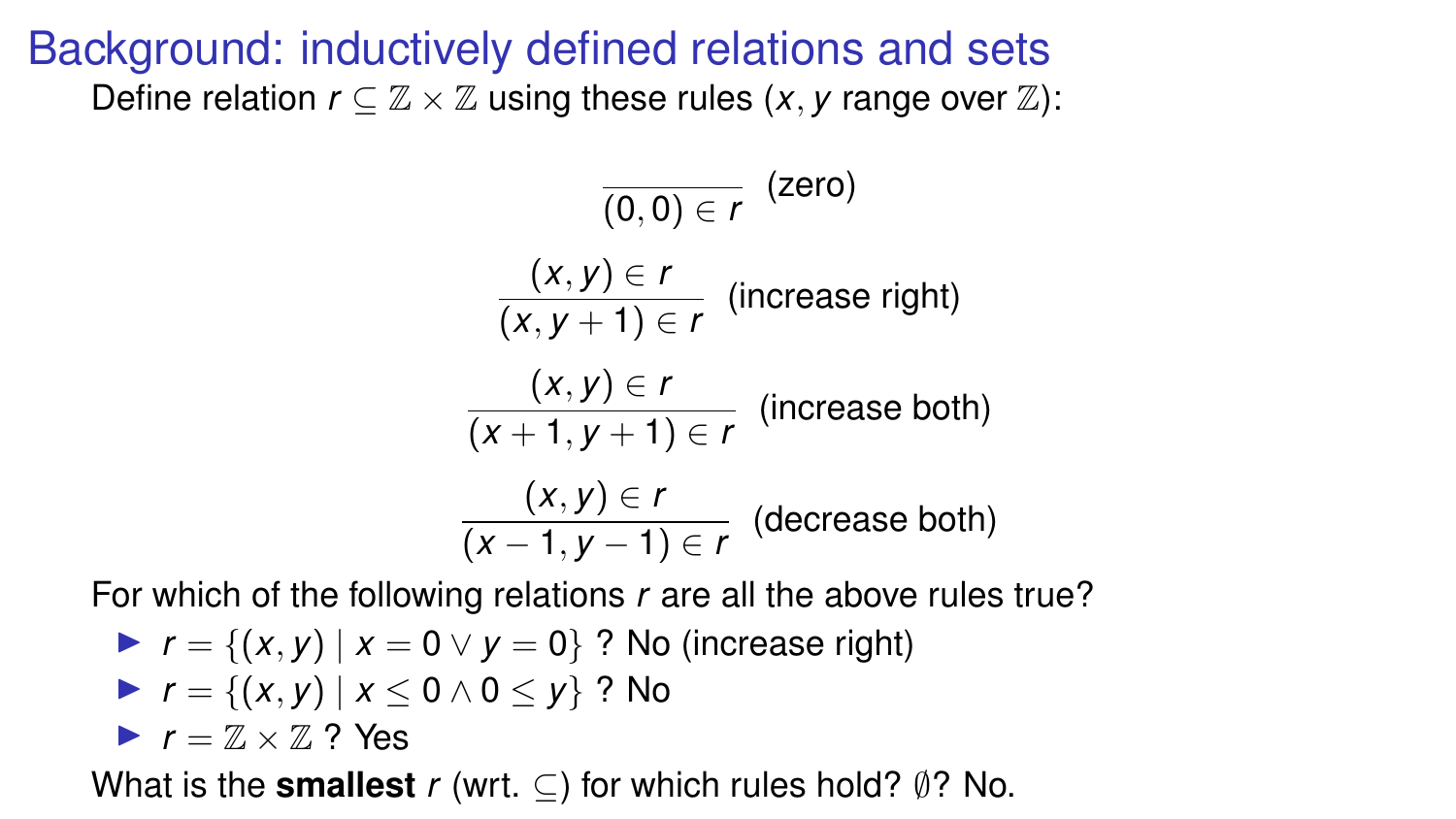$$
\frac{(x, y) \in r}{(x, y + 1) \in r}
$$
 (increase right)  

$$
\frac{(x, y) \in r}{(x + 1, y + 1) \in r}
$$
 (increase both)  

$$
\frac{(x, y) \in r}{(x - 1, y - 1) \in r}
$$
 (decrease both)

\n- $$
r = \{(x, y) \mid x = 0 \lor y = 0\}
$$
 ? No (increase right)
\n- $r = \{(x, y) \mid x \le 0 \land 0 \le y\}$  ? No
\n- $r = \mathbb{Z} \times \mathbb{Z}$  ? Yes
\n- What is the smallest  $r$  (wrt.  $\subseteq$ ) for which rules hold?  $\emptyset$ ? No.  $r = \{(x, y) \mid x \le y\}$
\n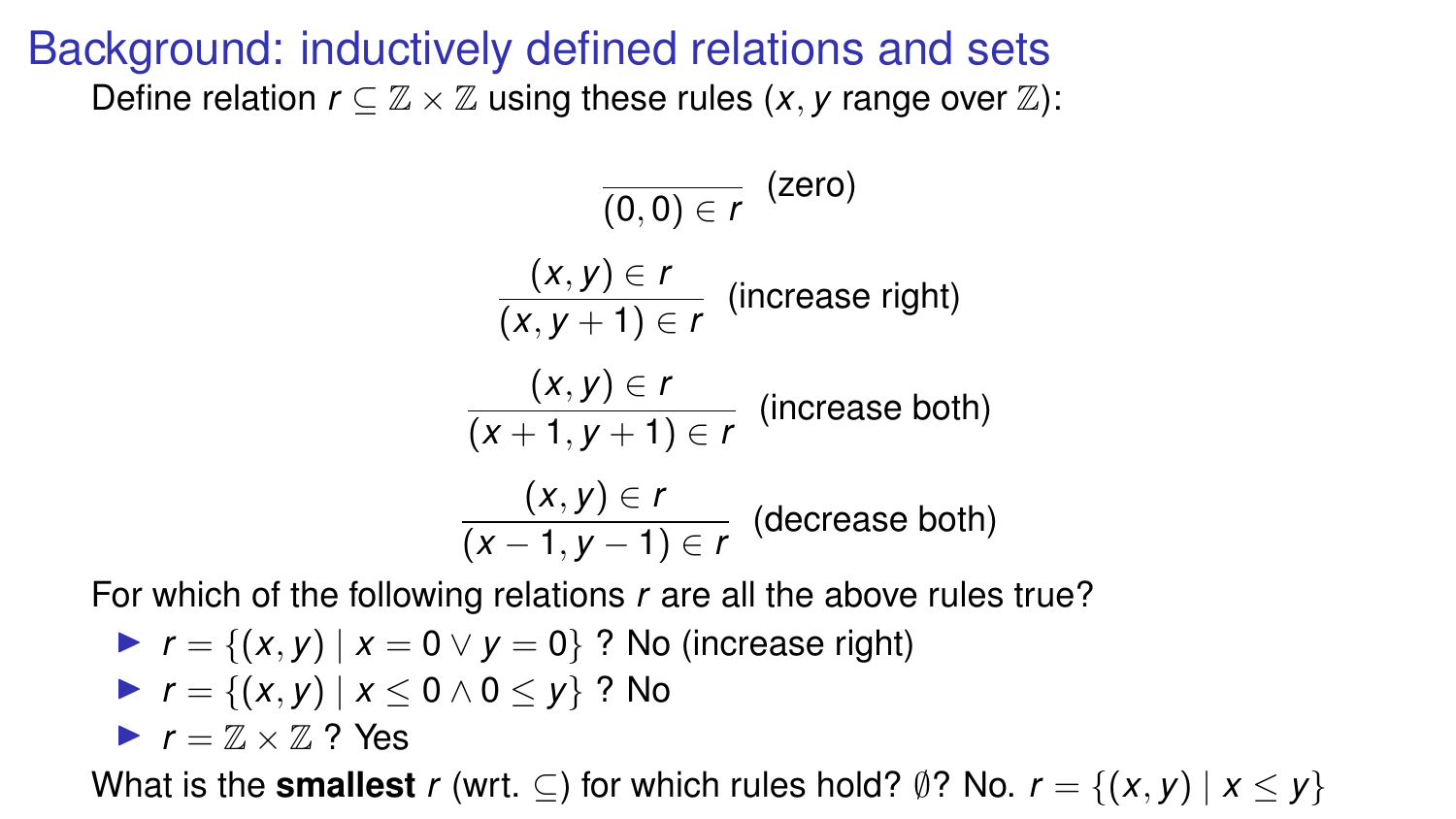Example derivation of (−3, −1) ∈ *r*

 $(0, 0)$  $(0, 1)$  $\overline{(0,2)}$  $\Box$ 1, 1  $\left(-2\right)$ 

$$
\frac{(0,0) \in r}{(0,1) \in r}
$$
\n
$$
\frac{(-1,1) \in r}{(-3,-1) \in r}
$$
\n
$$
\frac{(-2,0) \in r}{(-3,-1) \in r}
$$
\n
$$
\frac{(x,y) \in r}{(x,y+1) \in r}
$$
\n
$$
\frac{(x,y) \in r}{(x+1,y+1) \in r}
$$
\n
$$
\frac{(x,y) \in r}{(x+1,y+1) \in r}
$$
\n
$$
\frac{(x,y) \in r}{(x-1,y-1) \in r}
$$
\n
$$
\frac{(x,y) \in r}{(x-1,y-1) \in r}
$$
\n(decrease both)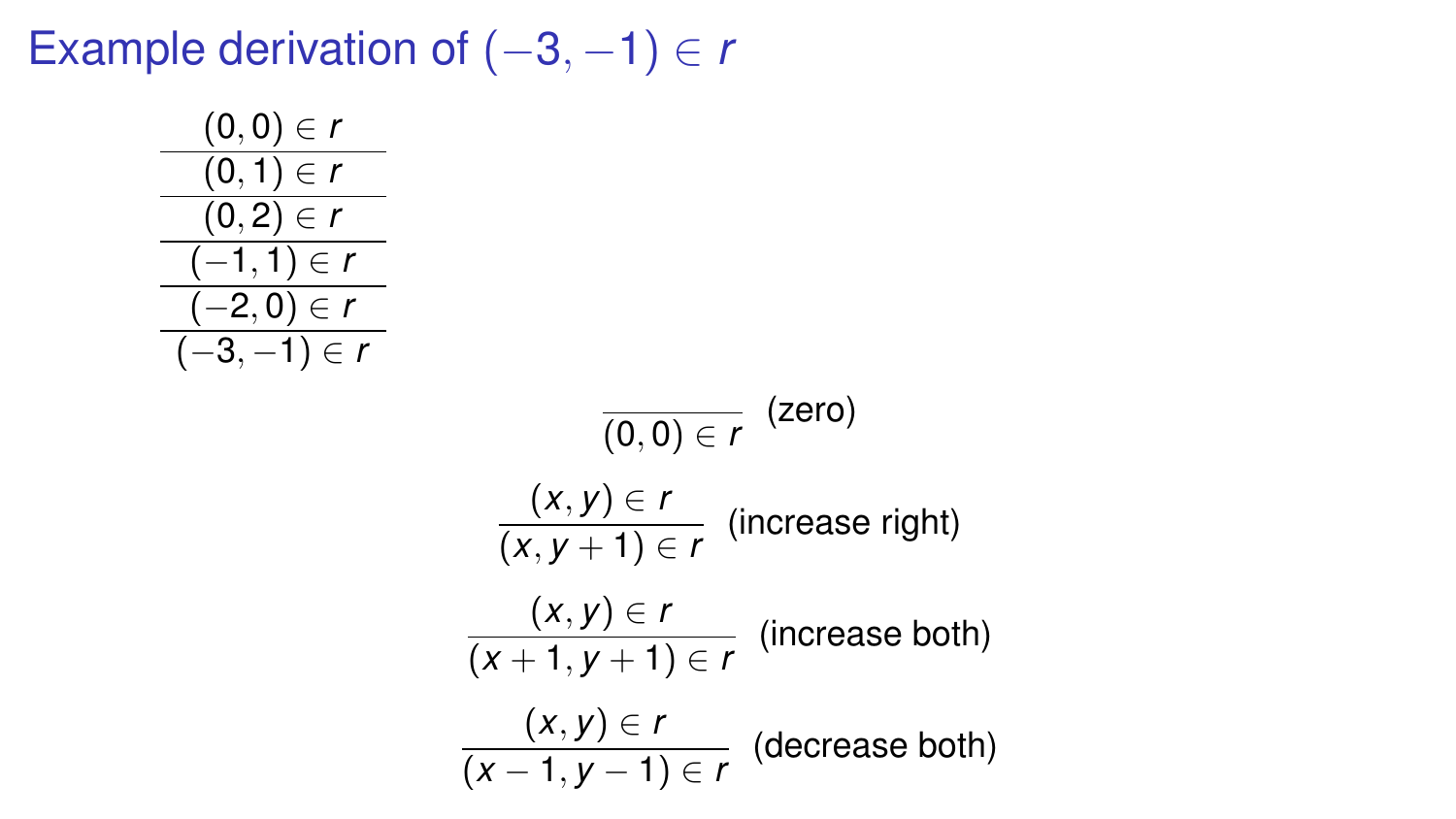Proof that our rules define  $\{(x, y) | x \le y\}$ 

Establish two directions:

- If there exists a derivation, then  $x < y$ Strategy: induction on derivation, go through each rule
- If  $x < y$  then there exists a derivation Strategy (problem-specific): we can find an algorithm that given *x*, *y* finds derivation tree (what is the algorithm?)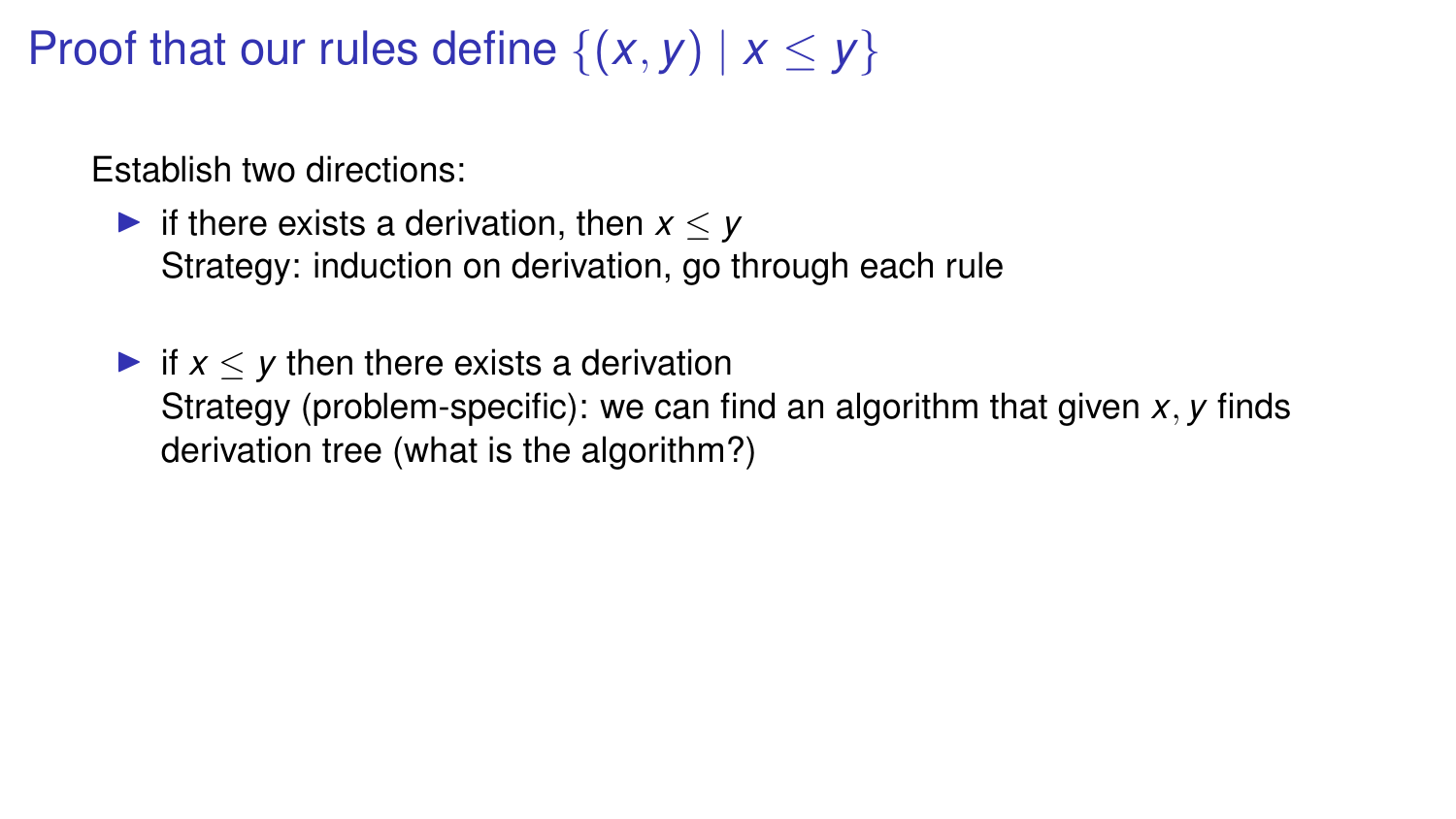Proof that our rules define  $\{(x, y) | x \le y\}$ 

Establish two directions:

If there exists a derivation, then  $x < y$ Strategy: induction on derivation, go through each rule

If  $x < y$  then there exists a derivation Strategy (problem-specific): we can find an algorithm that given *x*, *y* finds derivation tree (what is the algorithm?)

Example algorithm: start from (0, 0), then derive  $(0, y - x)$  in  $y - x$  steps of "increase right", then depending on whether  $x < 0$  or  $x > 0$  apply "increase both" or "decrease" both" rule |*x*| times.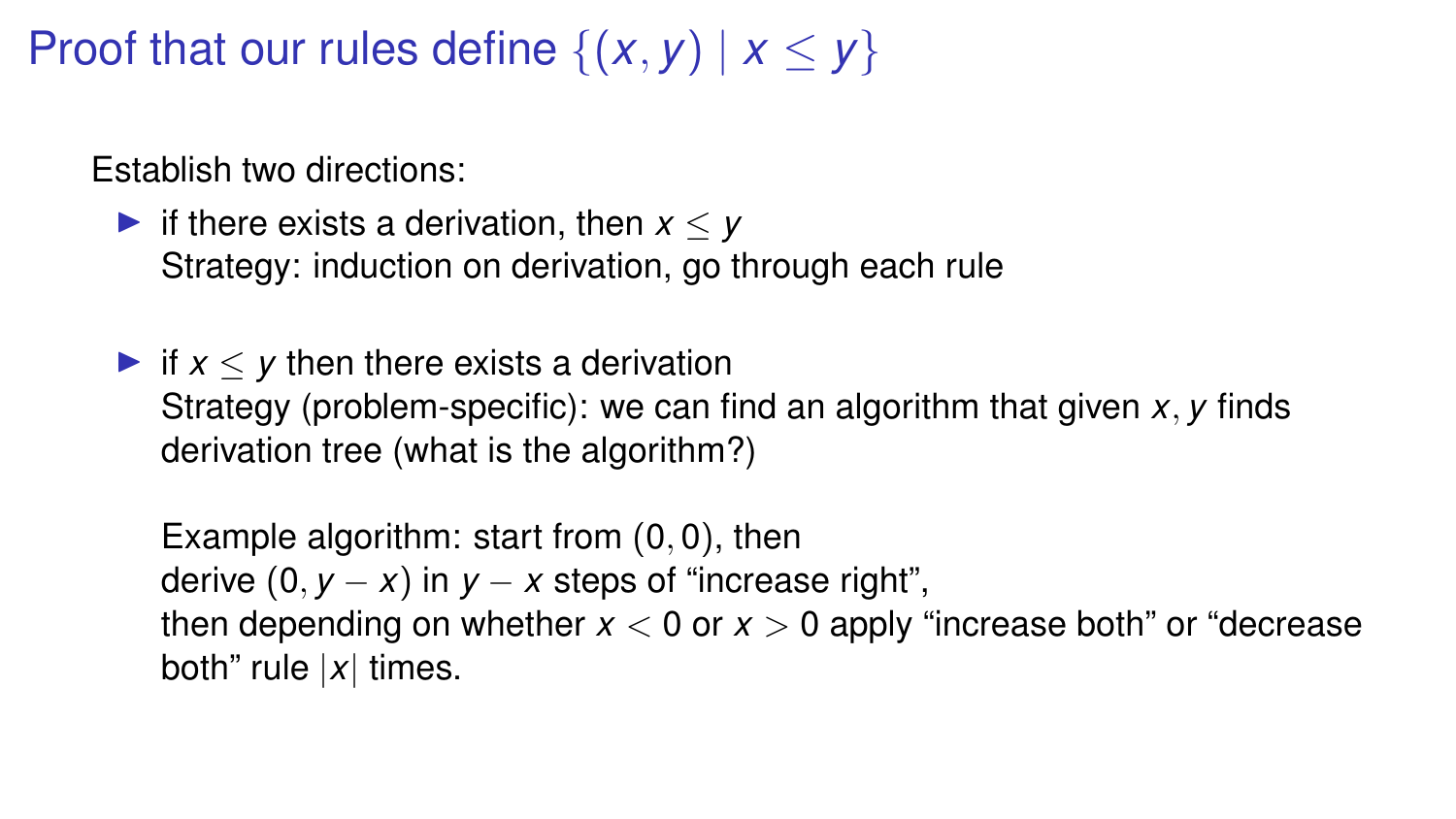### Context-Free Grammars as Inductively Defined Relations

Inductive definitions work on multiple relations as well Context-free grammars: mutually defined sets of strings (sets are relations) Each non-terminal corresponds to a set of strings. Let  $A = \{a, b\}$ 

| context-free grammar rule   inductive rule $(S, N \subseteq A^*)$ |                                            |
|-------------------------------------------------------------------|--------------------------------------------|
| $S \cong aN$                                                      | $w \in N$<br>aw $\in$ S                    |
| $N := \varepsilon$                                                | $\varepsilon \in \mathcal{N}$              |
| $N \cong aNNb$                                                    | $w_1 \in N, w_2 \in N$<br>$aw_1w_2b \in N$ |

Sets of first symbols for each non-terminal is also an inductively definable relation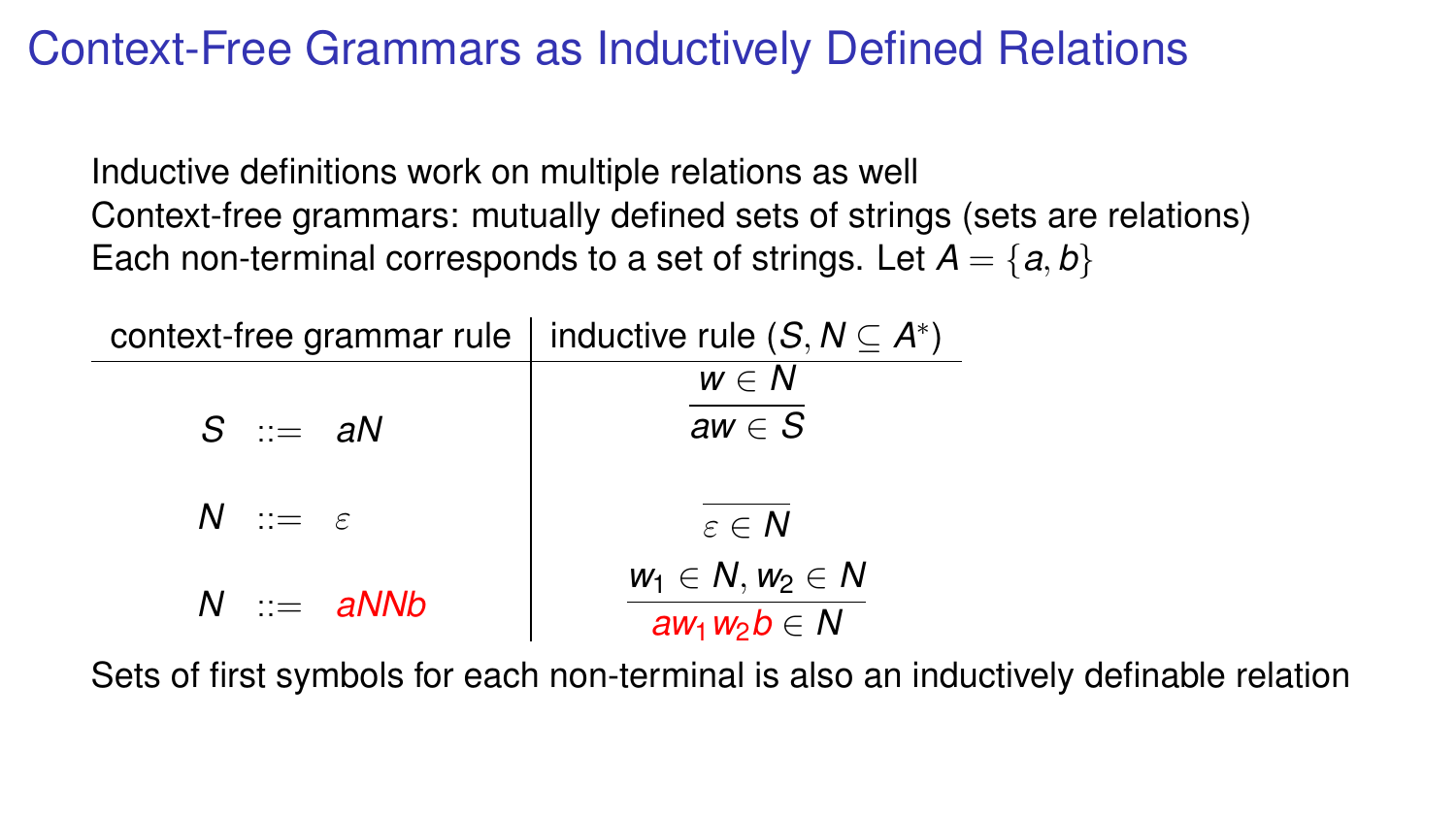### Inductively defined relations

We can use inductive rules to define type systems, grammars, interpreters, ... We define a relation *r* using **rules** of the form

$$
\frac{t_1(\bar{x})\in r,\ldots,t_n(\bar{x})\in r}{t(\bar{x})\in r}
$$

where  $t_i(\bar{x}) \in r$  are assumptions and  $t(\bar{x}) \in r$  is the conclusion. When  $n = 0$  (no assumptions), the rule is called an axiom.

A derivation tree has nodes marked by tuples  $t(\bar{a})$  for some specific values  $\bar{a}$  of  $\bar{x}$ . We define relation *r* as the set of all tuples for which there exists a derivation tree. One can prove (in general case) that tuples for which there exists a derivation tree give us precisely the smallest relation that satisfies the rules!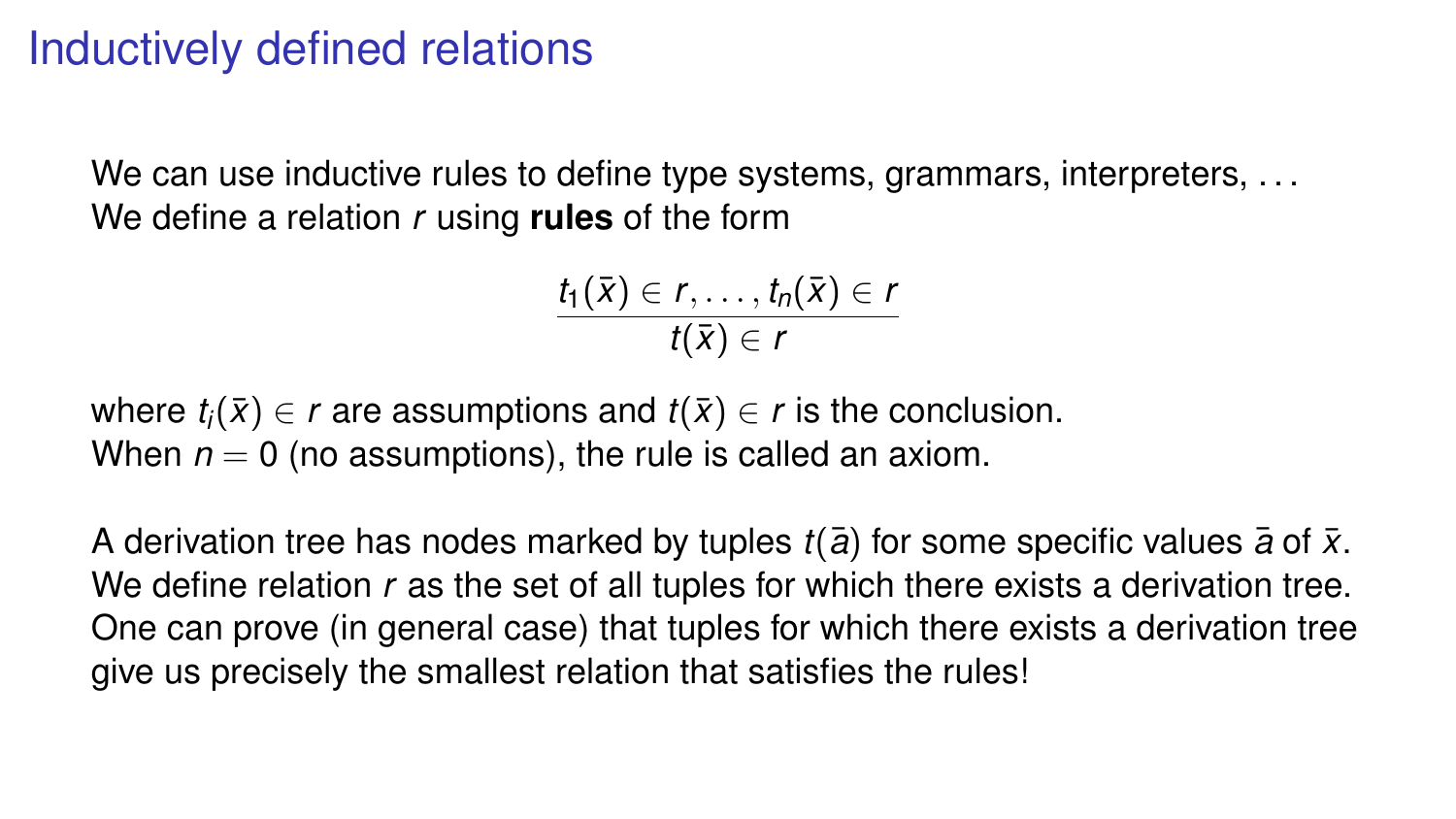# Amyli language

Tiny language similar to one in the project. Works only on integers and booleans.

(Initial) program is a pair (*etop*, *ttop*) where

- $\rightarrow$   $e_{\text{top}}$  is the top-level environment mapping function names to function definitions
- $\blacktriangleright$   $t_{top}$  is the top-level term (expression) that starts execution

Function definition for a given function name is a tuple of: parameter list  $\bar{x}$ , parameter types  $\bar{\tau}$ , expression representing function body *t*, and result type  $\tau_0$ .

Expressions are formed by invoking primitive functions  $(+, -, <, \&\&)$ , invocations of defined functions, or **if** expressions. No local **val** definitions nor **match**. *e* will remain fixed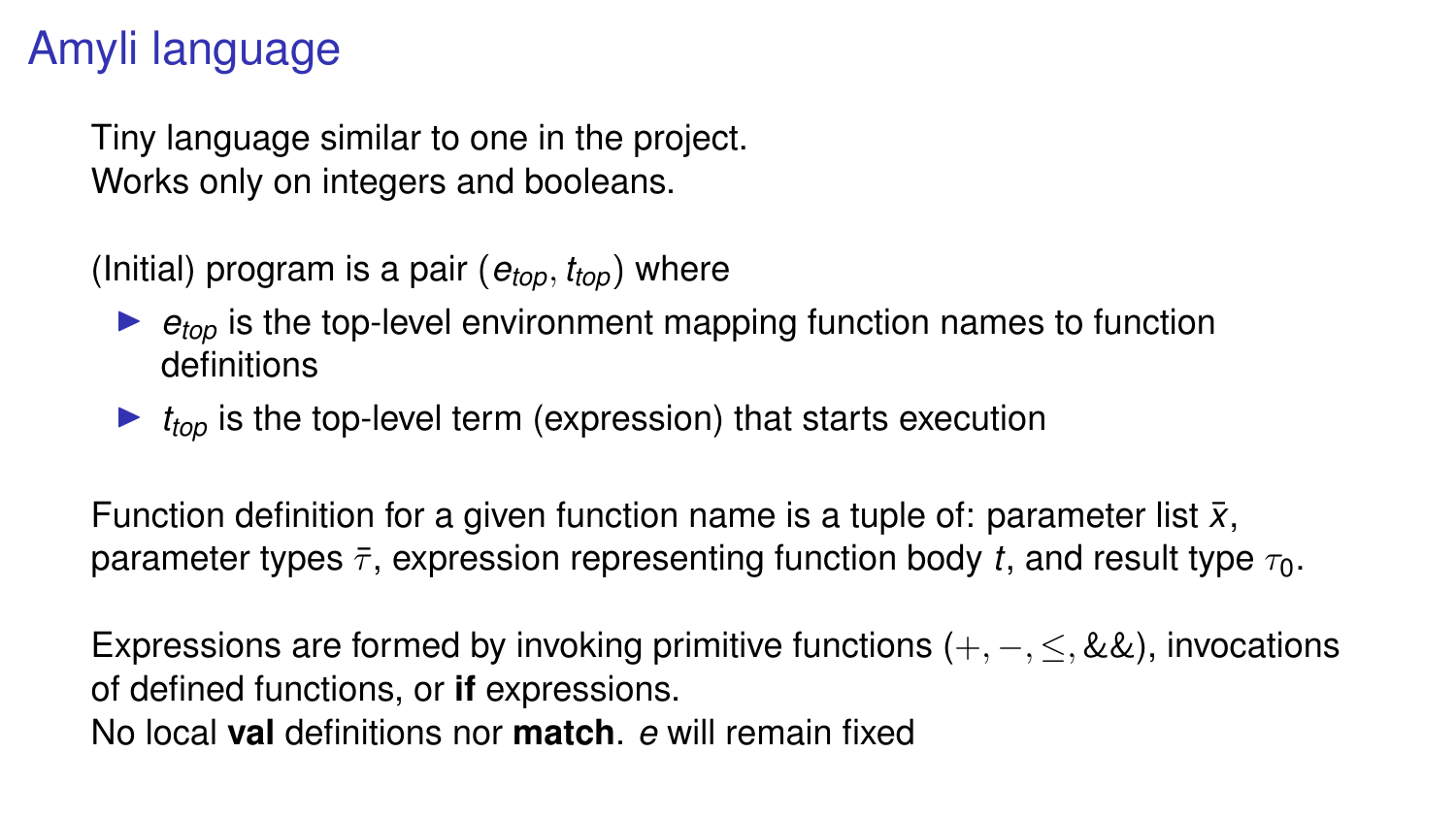### Amyli: abstract syntax of terms

$$
t := \mathit{true} \mid \mathit{false} \mid c_l \mid f(t_1, \ldots, t_n) \mid \mathbf{if} \; (t) \; t_1 \; \mathbf{else} \; t_2
$$

where

- $\blacktriangleright$   $c_i \in \mathbb{Z}$  denotes integer constant
- **F** f denotes either application of a user-defined function or one of the primitive operators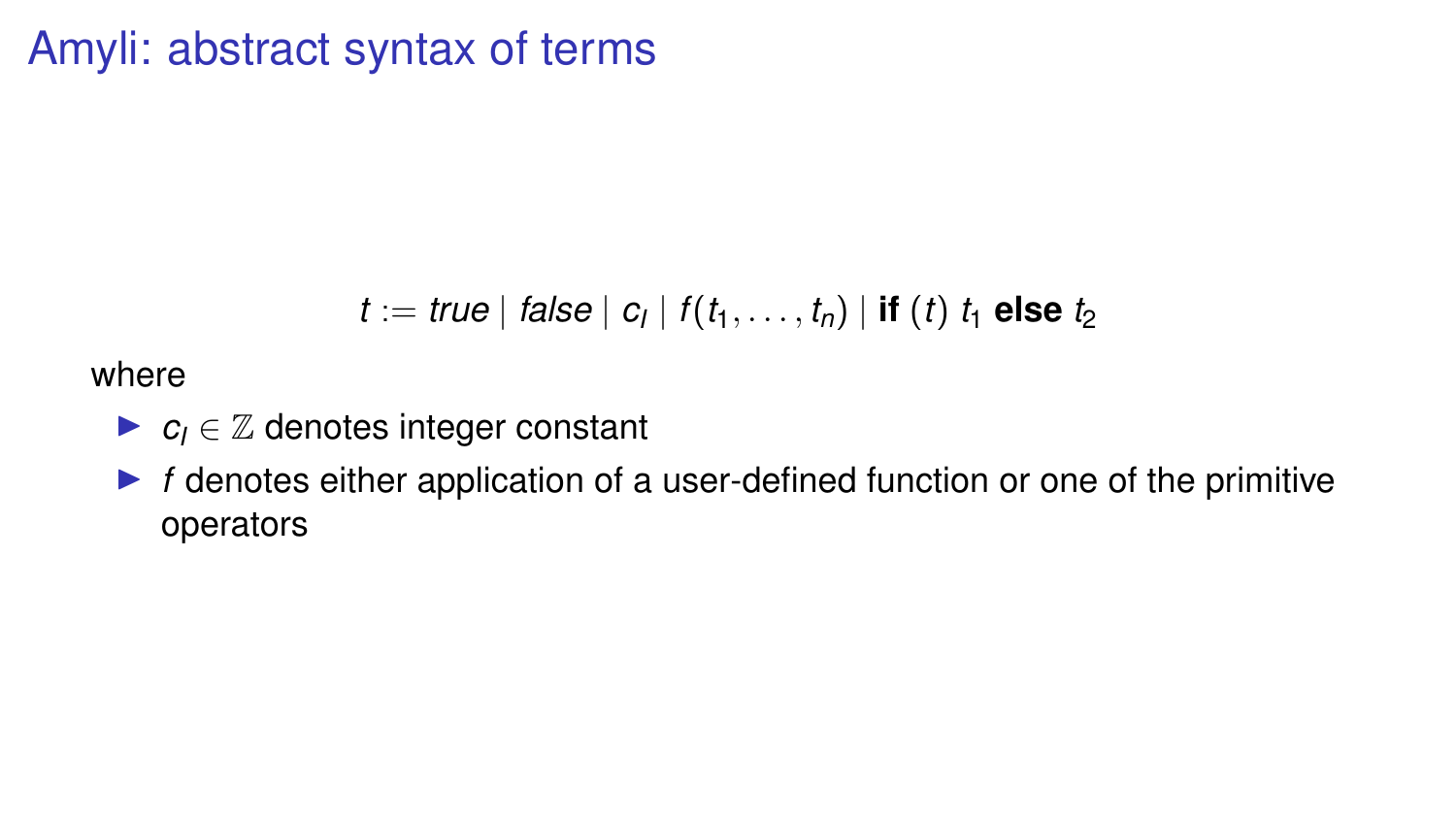Program representation as a mathematical structure

 $p_{fact} = (e, fact(2))$ where environment *e* is defined by:

$$
e(fact) = (n, \nint, \nif (n \le 1) 1 else n * fact(n - 1), \nthen types)\nInt (result type)\n)
$$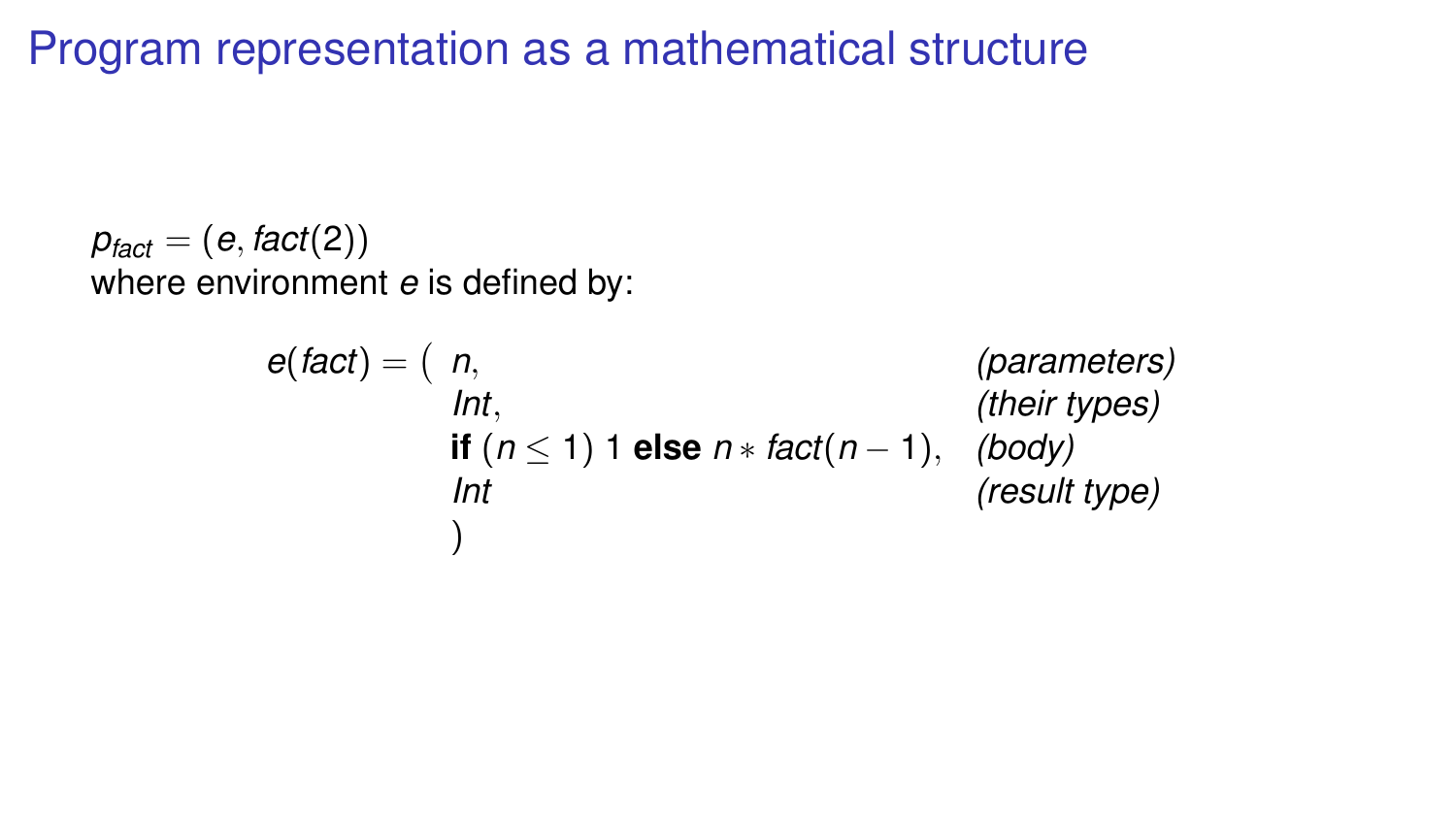# Operational semantics of Amyli: **if** expression

Given a program with environment *e*, we specify the result of executing the program as an inductively defined binary (infix) relation  $\sim$ " on expressions. If the top-level expression becomes a constant after some number of steps of  $\rightarrow$ . *we have computed the result: <i>t*  $\stackrel{*}{\sim}$  *c* Rules for **if**:

$$
\frac{b \rightarrow b'}{(\text{if } (b) \ t_1 \ \text{else } t_2) \rightarrow (\text{if } (b') \ t_1 \ \text{else } t_2)}
$$

(**if** (*true*)  $t_1$  **else**  $t_2$ )  $\rightarrow t_1$ 

(**if** (*false*)  $t_1$  **else**  $t_2$ )  $\rightsquigarrow t_2$ 

*b*, *b* 0 , *t*1, *t*<sup>2</sup> range over expressions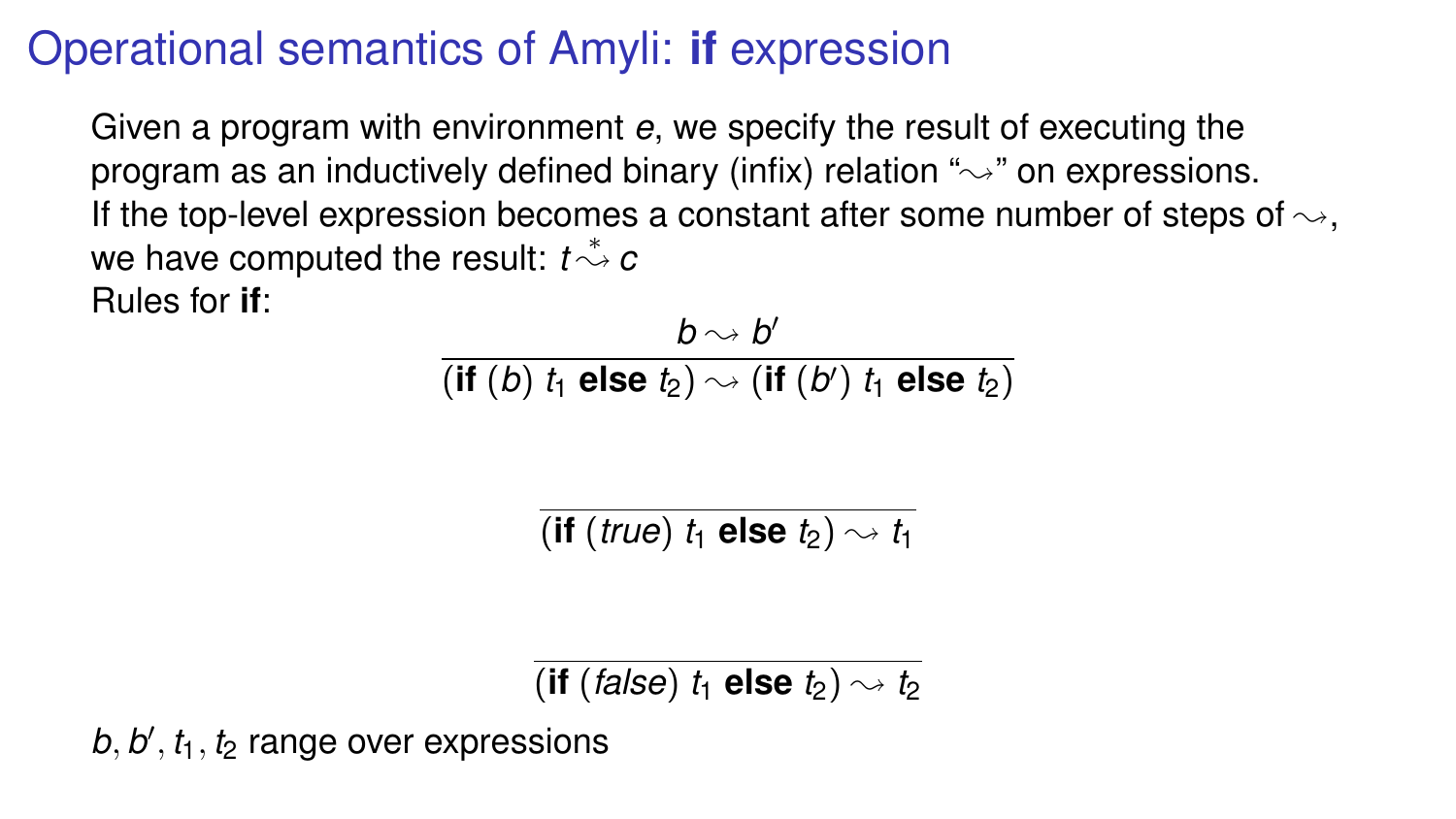# Operational semantics of Amyli: primitives

Logical operators:

$$
\frac{b_1 \rightsquigarrow b'_1}{(b_1 \& \& b_2) \rightsquigarrow (b'_1 \& \& b_2)}
$$
\n
$$
\frac{\overline{(true \& \& b_2) \rightsquigarrow (b'_1 \& \& b_2)}}{(\overline{false} \& \& b_2) \rightsquigarrow false}
$$
\n
$$
\frac{k_1 \rightsquigarrow k'_1}{(k_1 + k_2) \rightsquigarrow (k'_1 + k_2)}
$$
\n
$$
\frac{k_2 \rightsquigarrow k'_2}{(c + k_2) \rightsquigarrow (c + k'_2)} \quad c \in \mathbb{Z}
$$
\n
$$
\frac{\overline{(c_1 + c_2) \rightsquigarrow c}}{(\overline{c_1 + c_2}) \rightsquigarrow c} \quad c_1, c_2, c \in \mathbb{Z}, \ c = c_1 + c_2
$$

Arithmetic: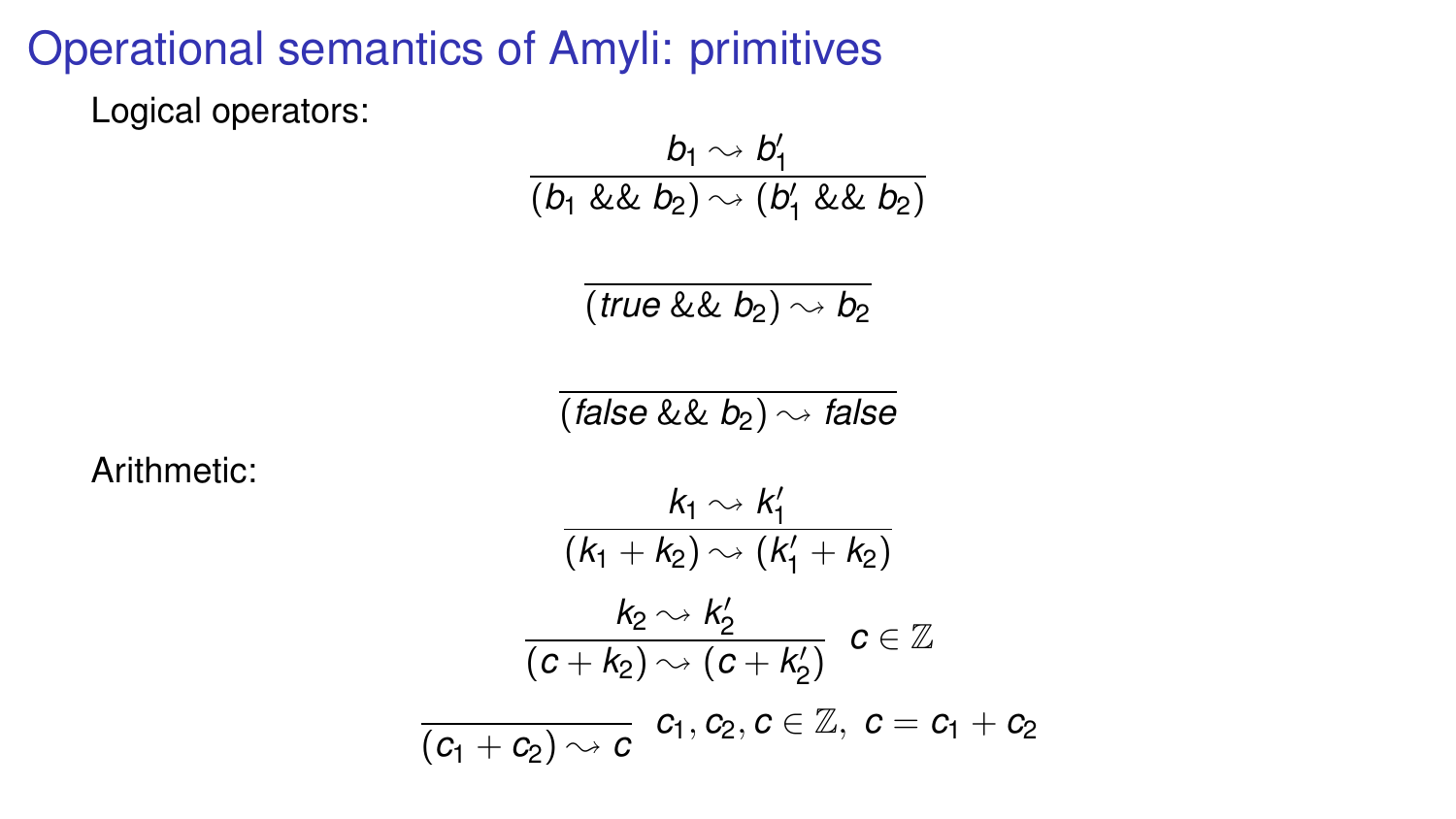### Operational semantics: user function *f*

If *c*1, . . . , *ci*−<sup>1</sup> are constants, then (as expected in call-by-value)

$$
\frac{t_i \sim t'_i}{f(c_1,\ldots,c_{i-1},t_i,\ldots) \sim f(c_1,\ldots,c_{i-1},t'_i,\ldots)}
$$

Let the environment *e* define *f* by  $e(f) = ((x_1, \ldots, x_n), \overline{\tau}, t_f, \tau_0)$ 

- $\blacktriangleright$   $(x_1, \ldots, x_n)$  is the list of formal parameters of *f*
- $\blacktriangleright$  *t<sub>f</sub>* is the body of the function *f*

Then we have a rule

$$
\overline{f(c_1,\ldots,c_n)}\sim t_f[x_1:=c_1,\ldots,x_n:=c_n]
$$

In general, if *t* is term, then  $t[x_1 := t_1, \ldots, x_n := t_n]$  denotes result of substituting (replacing) in *t* each variable *x<sup>i</sup>* by term *t<sup>i</sup>* .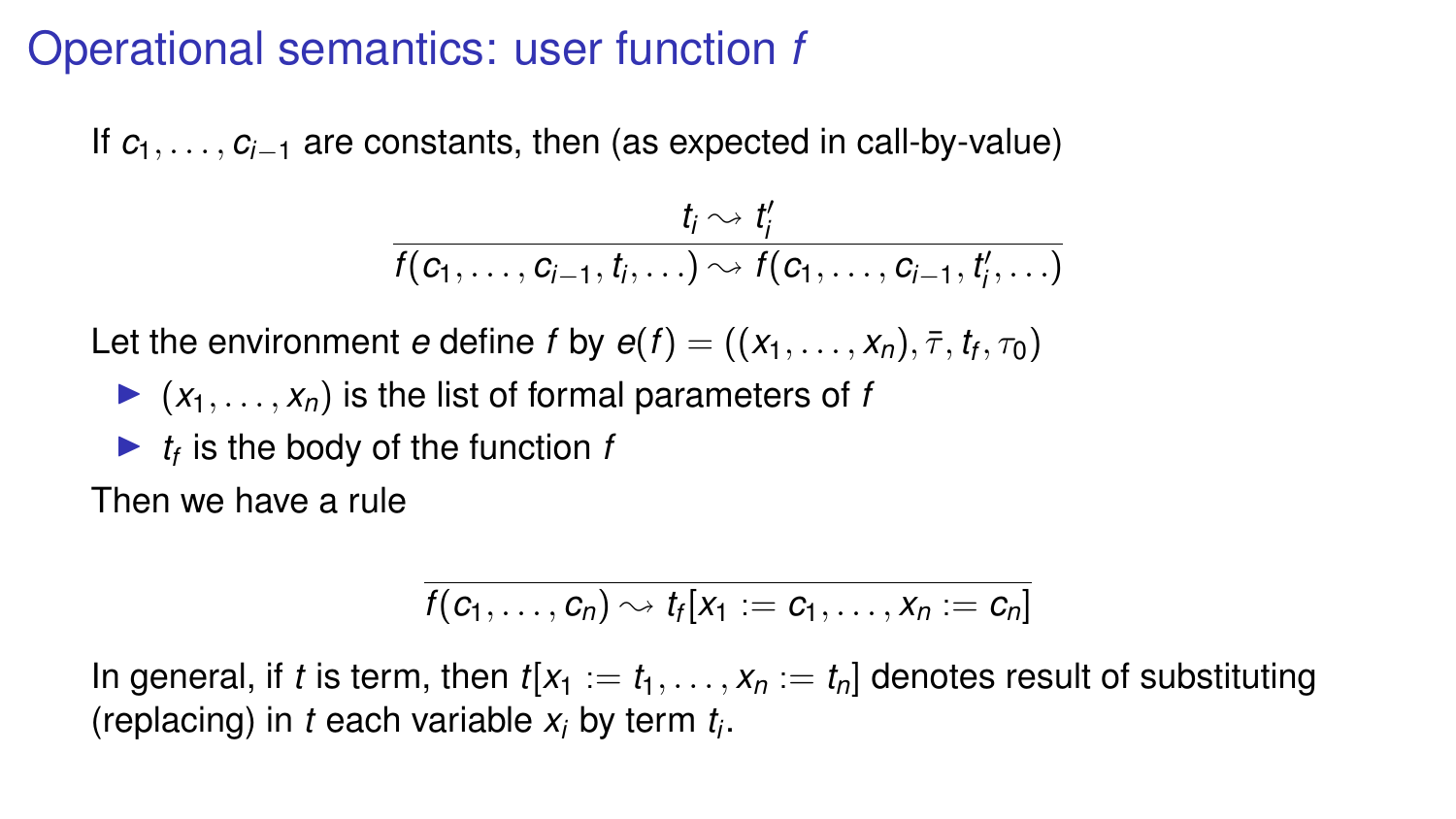$p_{fact} = (e, fact(2))$ where  $e(fact) = (n, Int, if (n \leq 1) 1$  else  $n * fact(n - 1), Int)$ *fact*(2)  $\rightsquigarrow$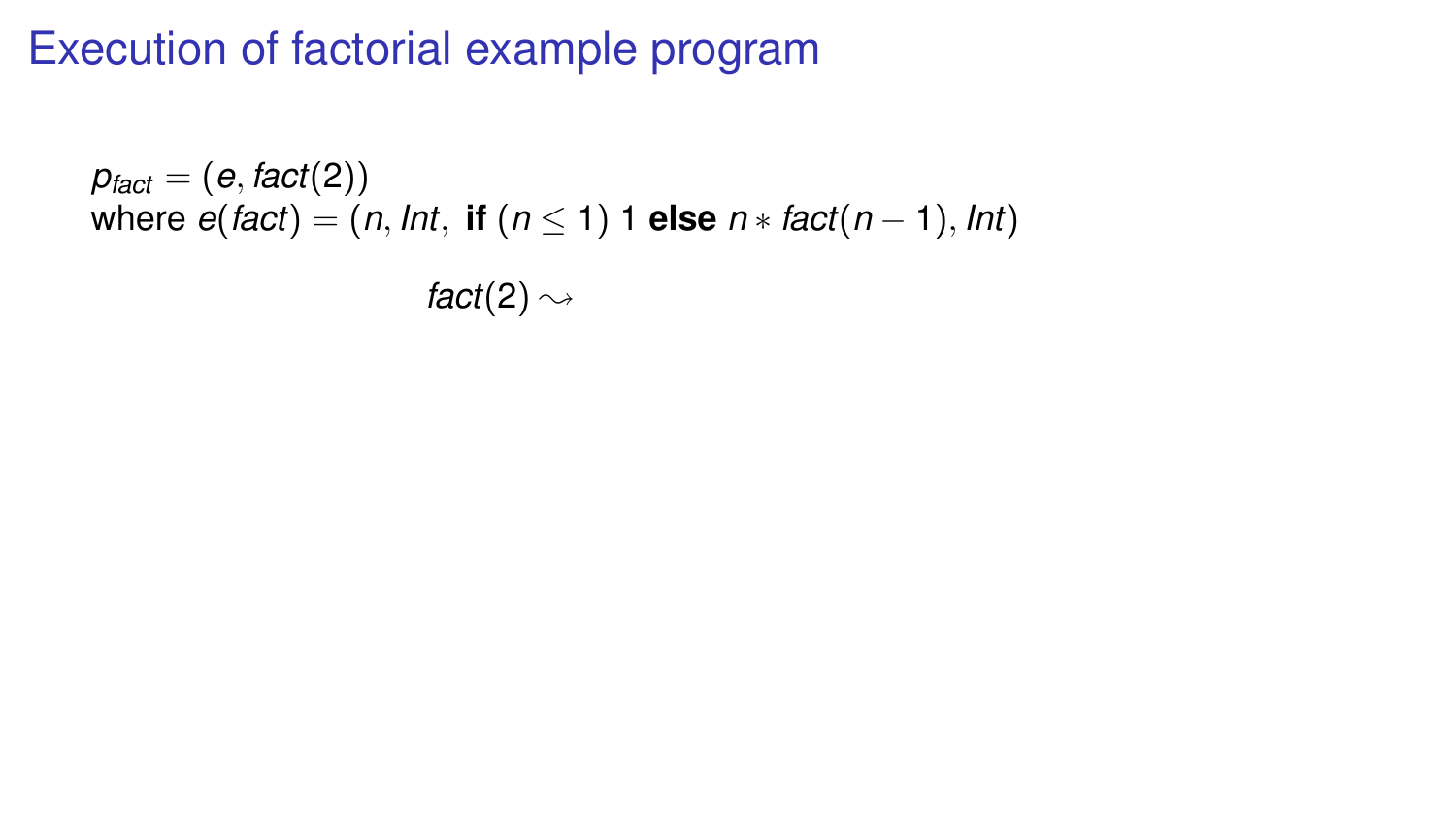$$
\begin{array}{l} \text{fact}(2) \sim \\ \text{if} \ (2 \leq 1) \ 1 \ \text{else} \ 2 * \ \text{fact}(2-1) \sim \end{array}
$$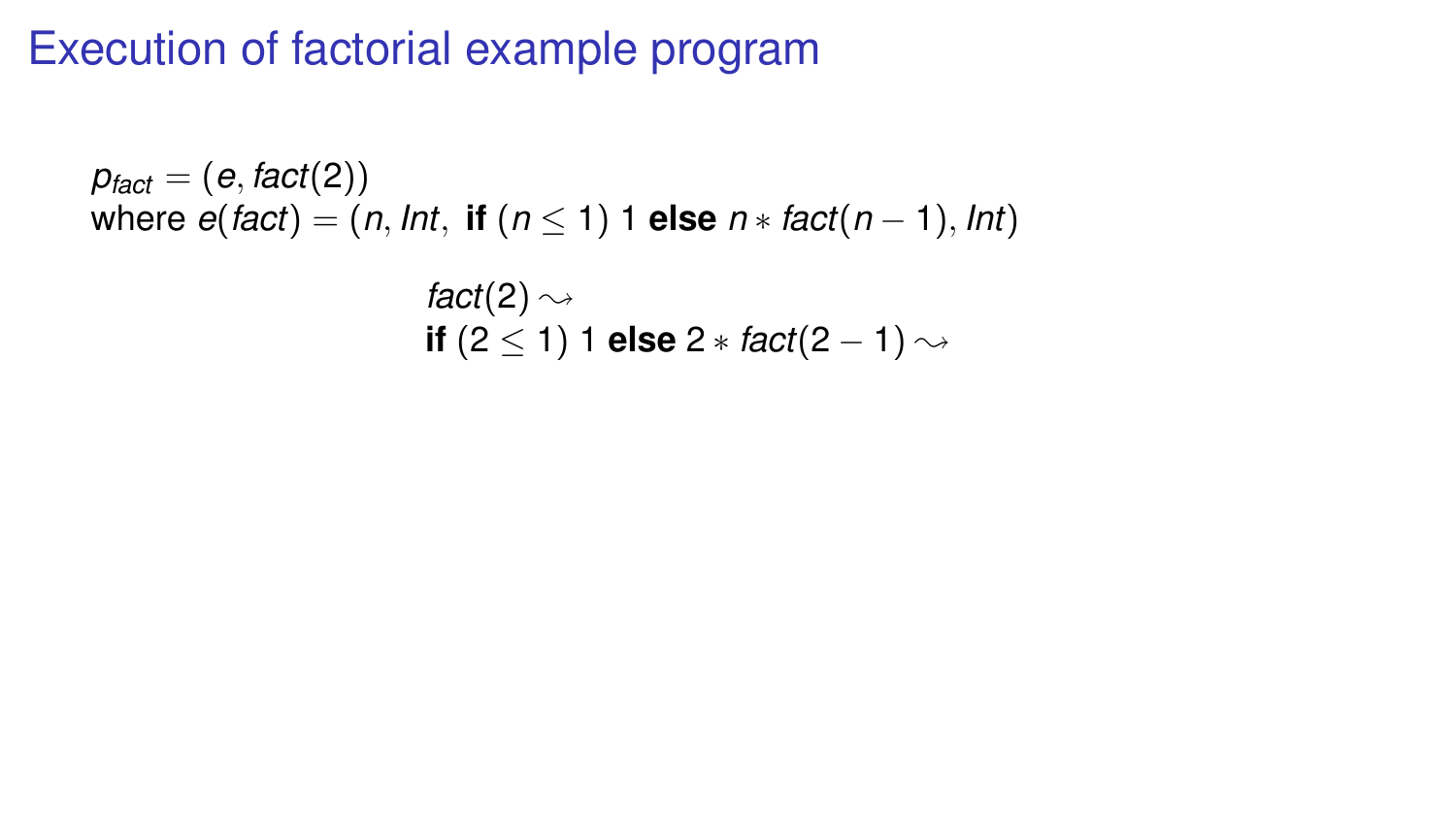$$
fact(2) \sim
$$
  
if (2 \le 1) 1 else 2 \* fact(2 - 1)  $\sim$   
if (false) 1 else 2 \* fact(2 - 1)  $\sim$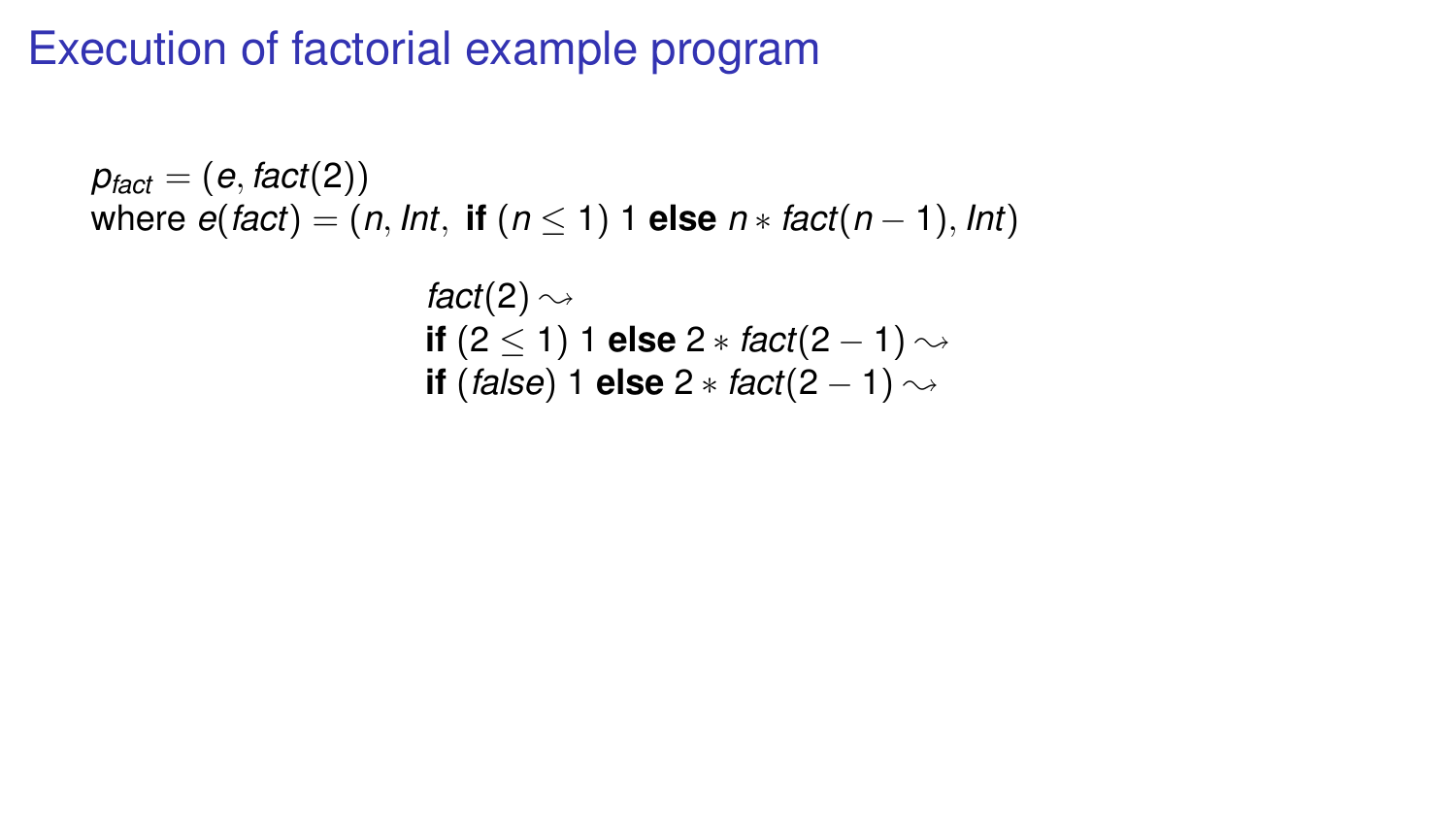$$
fact(2) \sim
$$
  
if (2 \le 1) 1 else 2 \* fact(2 - 1)  $\sim$   
if (false) 1 else 2 \* fact(2 - 1)  $\sim$   
2 \* fact(2 - 1)  $\sim$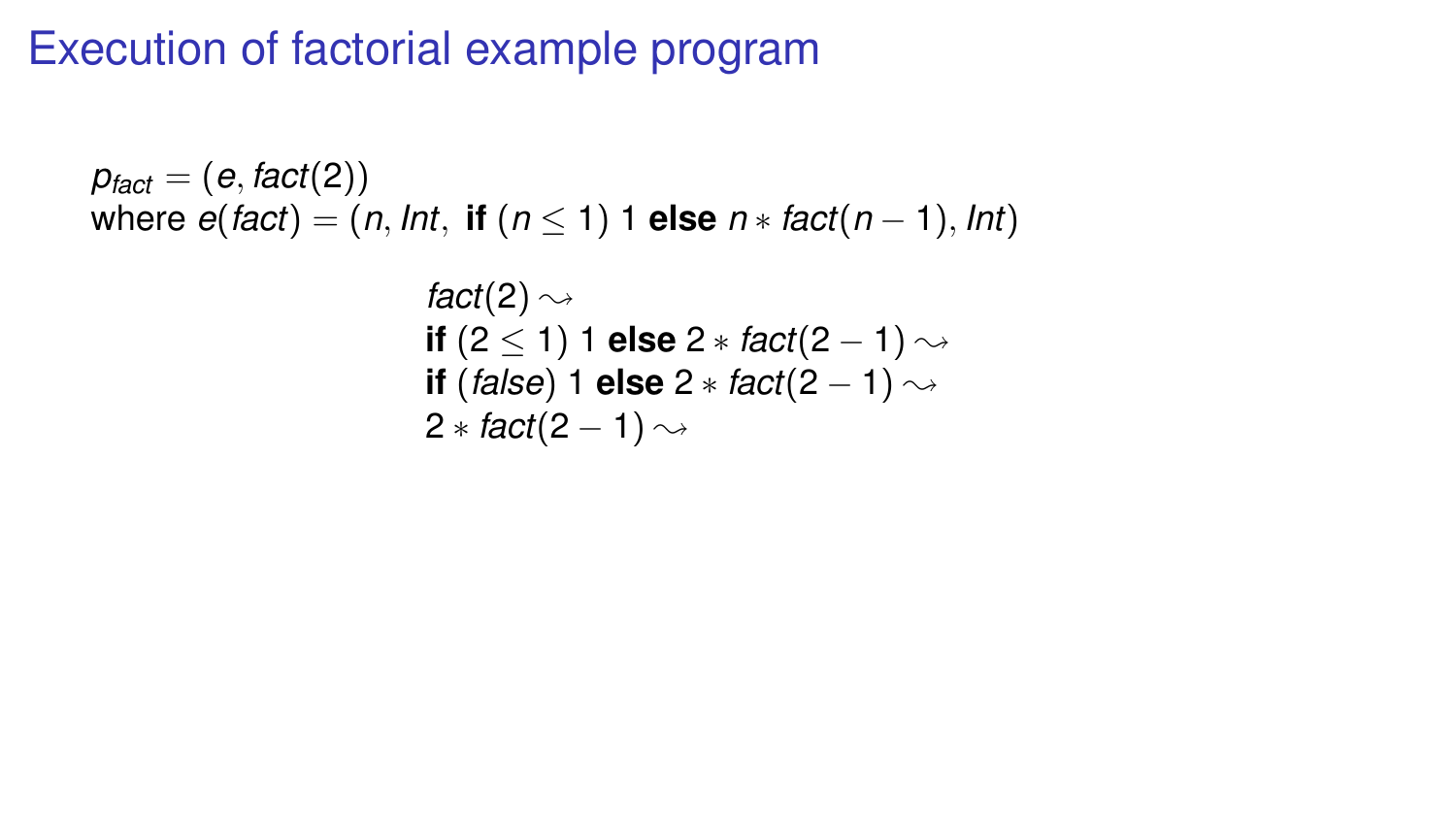$$
fact(2) \sim
$$
\n
$$
if (2 \le 1) 1 else 2 * fact(2 - 1) \sim
$$
\n
$$
if (false) 1 else 2 * fact(2 - 1) \sim
$$
\n
$$
2 * fact(2 - 1) \sim
$$
\n
$$
2 * fact(1) \sim
$$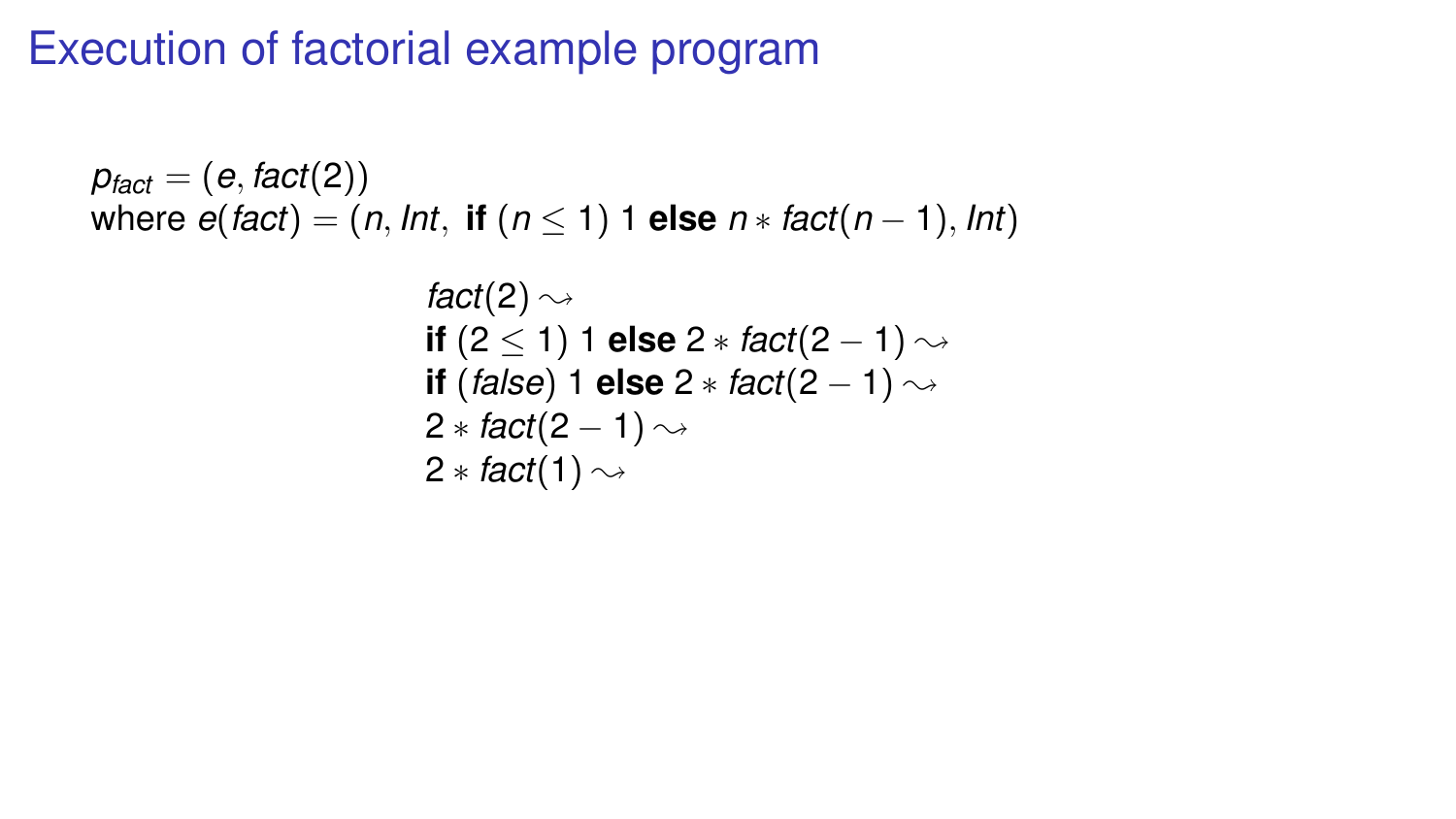$p_{fact} = (e, fact(2))$ where  $e(fact) = (n, Int, \text{ if } (n \leq 1) \text{ 1 else } n * fact(n-1), Int)$ 

$$
fact(2) \sim
$$
\n
$$
if (2 \le 1) 1 else 2 * fact(2 - 1) \sim
$$
\n
$$
if (false) 1 else 2 * fact(2 - 1) \sim
$$
\n
$$
2 * fact(2 - 1) \sim
$$
\n
$$
2 * fact(1) \sim
$$
\n
$$
2 * (if (1 \le 1) 1 else 1 * fact(1 - 1)) \sim
$$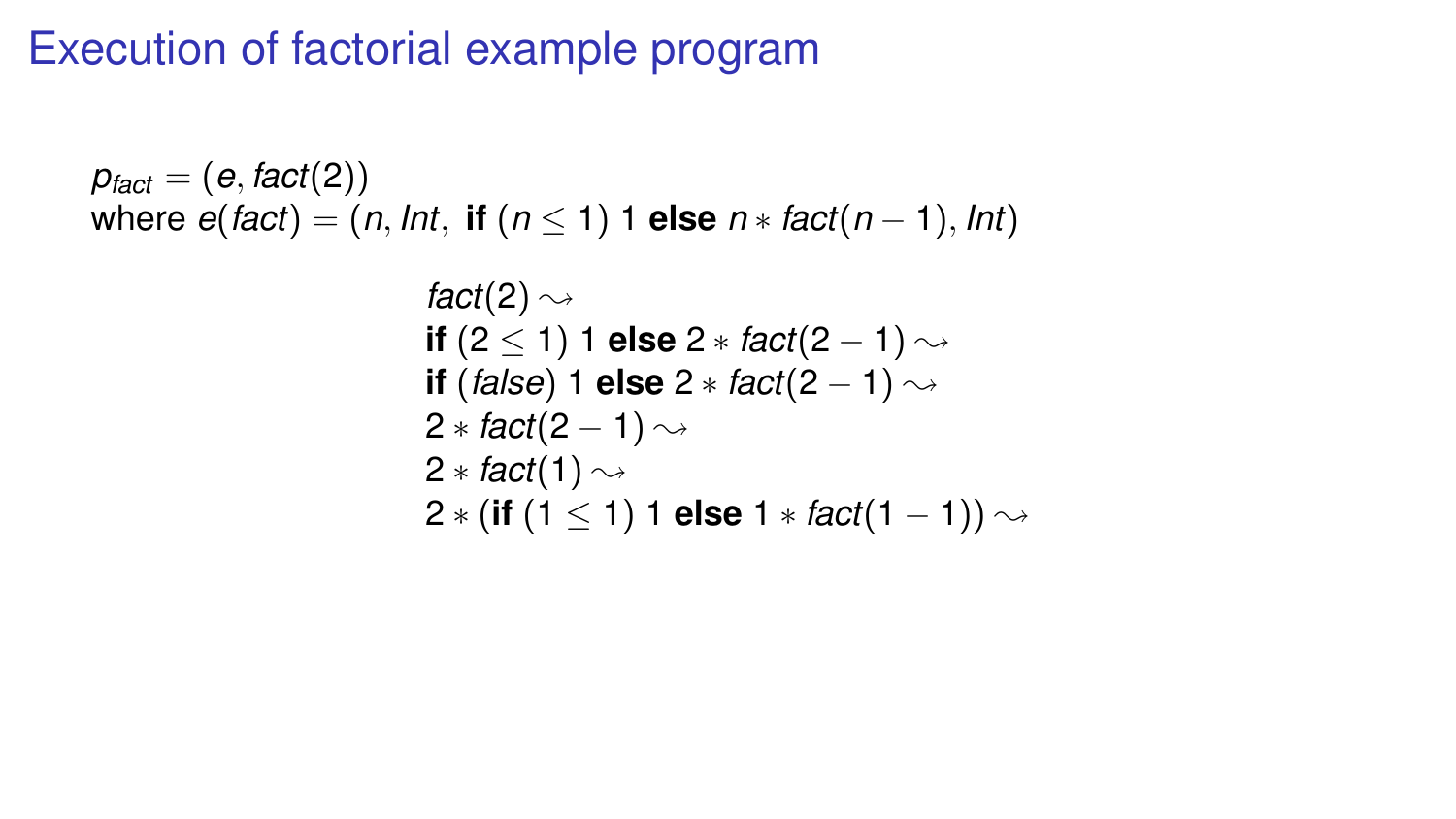$p_{fact} = (e, fact(2))$ where  $e$ (*fact*) = (*n*, *Int*, **if** ( $n$  < 1) 1 **else**  $n$  \* *fact*( $n$  – 1), *Int*) *fact*(2)  $\rightsquigarrow$ **if**  $(2 < 1)$  1 **else**  $2 *$  *fact* $(2 - 1)$  → **if** (*false*) 1 **else**  $2 *$  *fact*( $2 - 1$ )  $\sim$  $2 * \text{fact}(2 - 1) \rightarrow$ 2  $*$  *fact*(1)  $\rightsquigarrow$ 

> 2  $\ast$  (**if** (1 < 1) 1 **else** 1  $\ast$  *fact*(1 − 1))  $\rightsquigarrow$ 2  $\ast$  (**if** (*true*) 1 **else** 1  $\ast$  *fact*(1 − 1))  $\sim$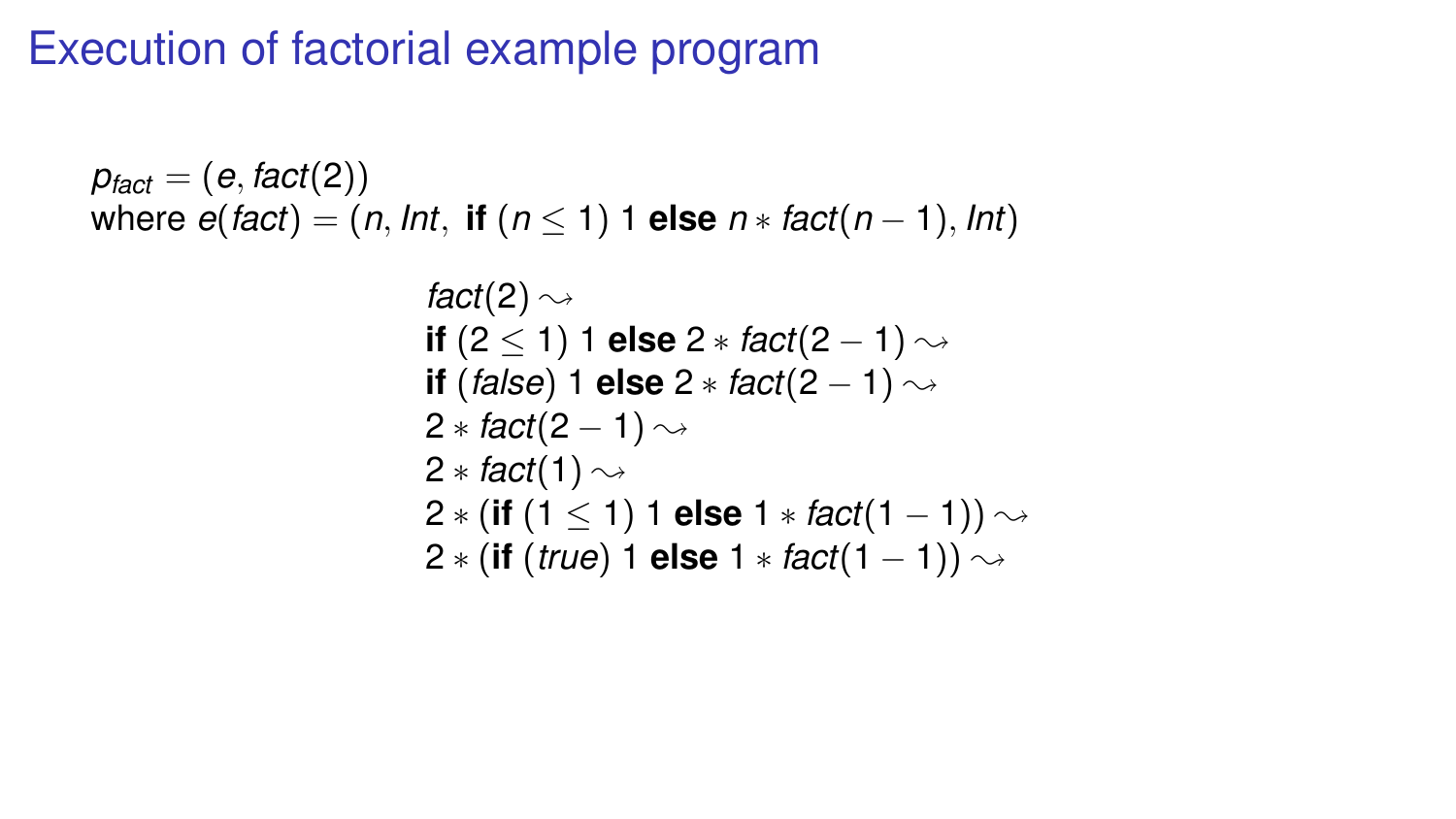$p_{fact} = (e, fact(2))$ where  $e$ (*fact*) = (*n*, *Int*, **if** ( $n$  < 1) 1 **else**  $n$  \* *fact*( $n$  – 1), *Int*) *fact*(2)  $\rightsquigarrow$ **if**  $(2 < 1)$  1 **else**  $2 *$  *fact* $(2 - 1)$  → **if** (*false*) 1 **else**  $2 *$  *fact*( $2 - 1$ )  $\sim$  $2 * \text{fact}(2 - 1) \rightarrow$ 2  $*$  *fact*(1)  $\rightsquigarrow$ 2  $\ast$  (**if** (1 < 1) 1 **else** 1  $\ast$  *fact*(1 − 1))  $\rightsquigarrow$ 2  $\ast$  (**if** (*true*) 1 **else** 1  $\ast$  *fact*(1 − 1))  $\rightsquigarrow$  $2 * 1 \sim$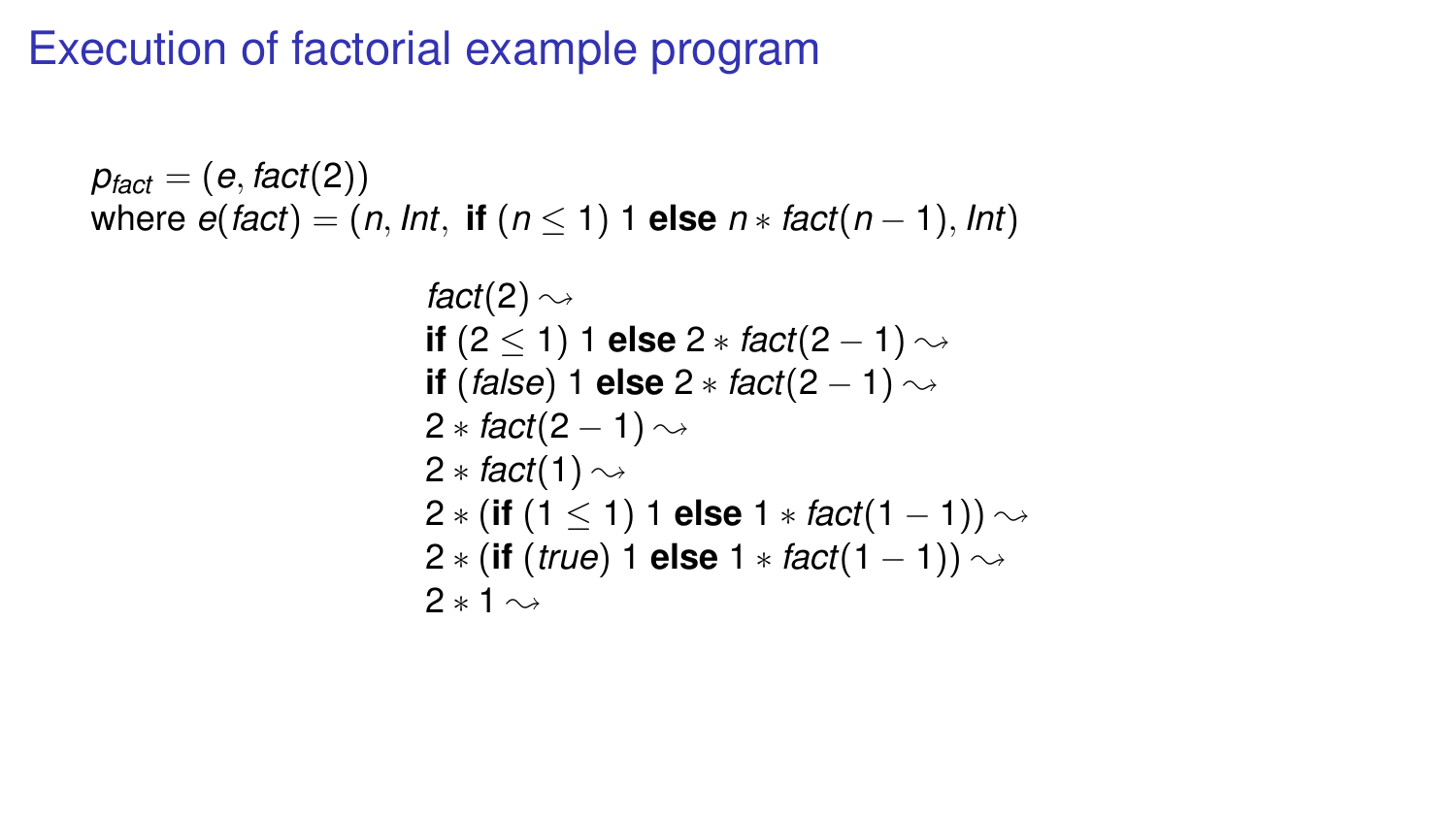$p_{fact} = (e, fact(2))$ where  $e$ (*fact*) = (*n*, *Int*, **if** ( $n$  < 1) 1 **else**  $n$  \* *fact*( $n$  – 1), *Int*) *fact*(2)  $\rightsquigarrow$ **if**  $(2 < 1)$  1 **else**  $2 *$  *fact* $(2 - 1)$  → **if** (*false*) 1 **else**  $2 *$  *fact*( $2 - 1$ )  $\sim$  $2 * \text{fact}(2 - 1) \rightarrow$ 2  $*$  *fact*(1)  $\rightsquigarrow$ 2  $\ast$  (**if** (1 < 1) 1 **else** 1  $\ast$  *fact*(1 − 1))  $\rightsquigarrow$ 2  $\ast$  (**if** (*true*) 1 **else** 1  $\ast$  *fact*(1 − 1))  $\rightsquigarrow$  $2 * 1 \sim$ 2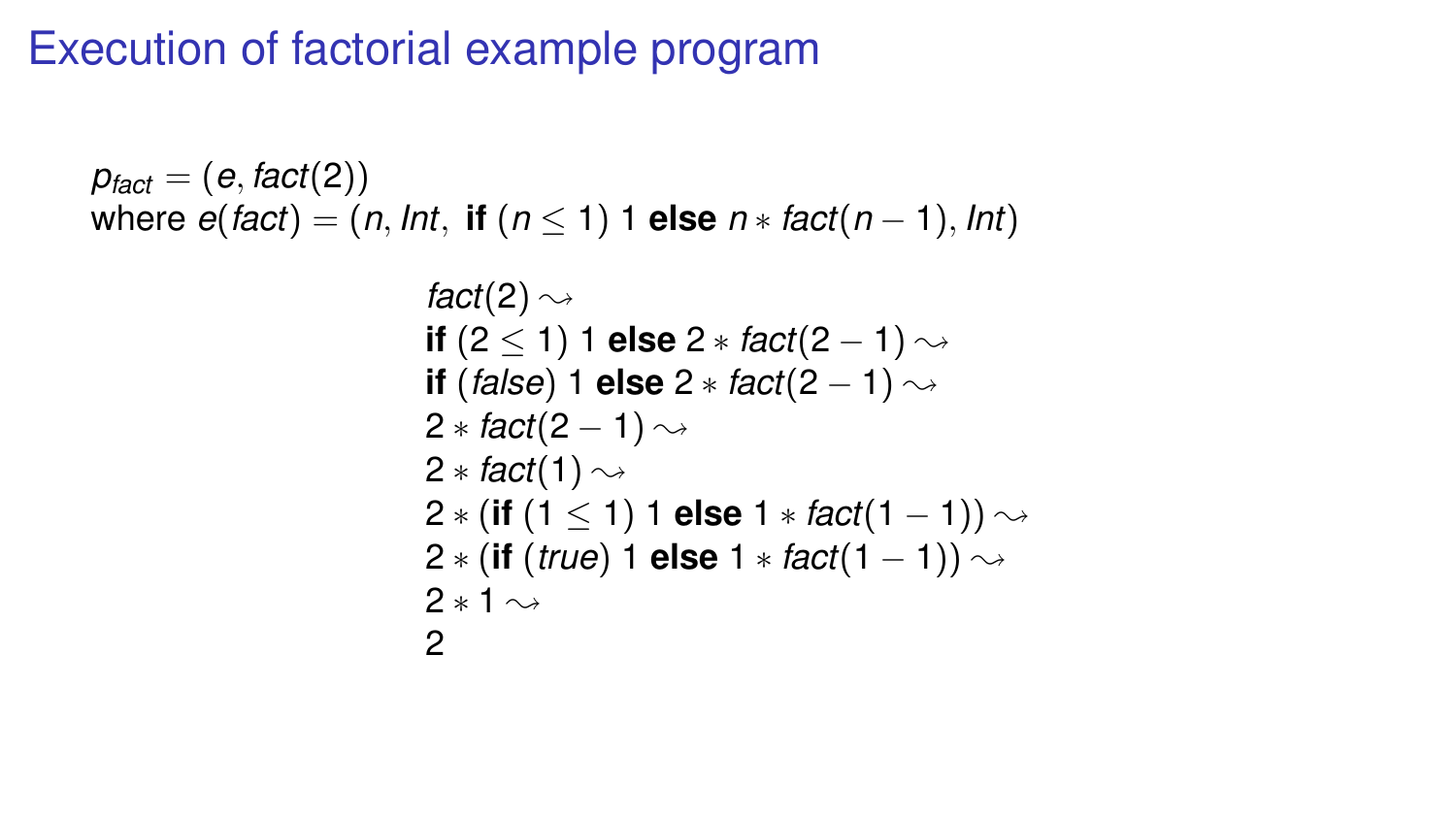### Getting stuck

If a term *t* makes no sense, we introduce no rule to define its evaluation, so there is no *t'* such that  $t \sim t'$ Example: consider this top-level expression:

**if** (5) 3 **else** 7

the expression 5 cannot be evaluated further and is a constant, but there are no rules for when condition of **if** is a number constant; there are only rules for boolean constants.

Such terms, that are not constants and have no applicable rules, are called **stuck**, because no further steps are possible.

Stuck terms indicate errors. Type checking is a way to detect them **statically**, without trying to (dynamically) execute a program and see if it will get stuck or produce result.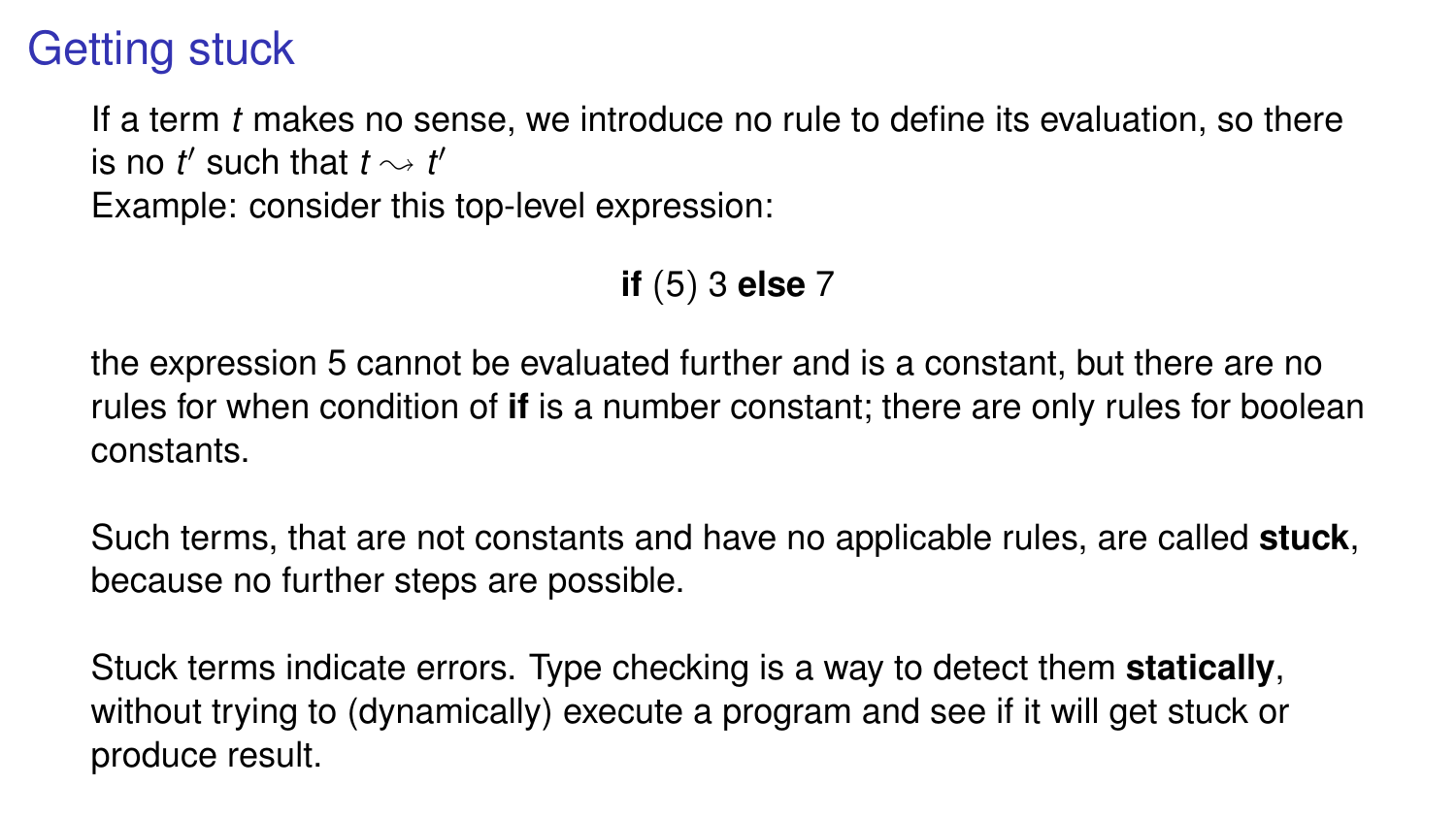# Type Rules: Program

After the definition of operational semantics, we define type rules (also inductively). Given initial program (*e*, *t*) define

$$
\Gamma_0 = \{ (f, \tau_1 \times \cdots \times \tau_n \to \tau_0) \mid (f, \cdot, (\tau_1, \ldots, \tau_n), t_f, \tau_0) \in e \}
$$

We say program type checks iff: (1) the top-level expression type checks:

$$
\Gamma_0 \vdash t : \tau
$$

and (2) each function body type checks:

$$
\Gamma_0\oplus\{(x_1,\tau_1),\ldots,(x_n,\tau_n)\}\vdash t_f:\tau_0
$$

 $\mathsf{for\; each}\; (f,(x_1,\ldots,x_n),(\tau_1,\ldots,\tau_n), t_{\mathsf{f}},\tau_0) \in \mathsf{e}$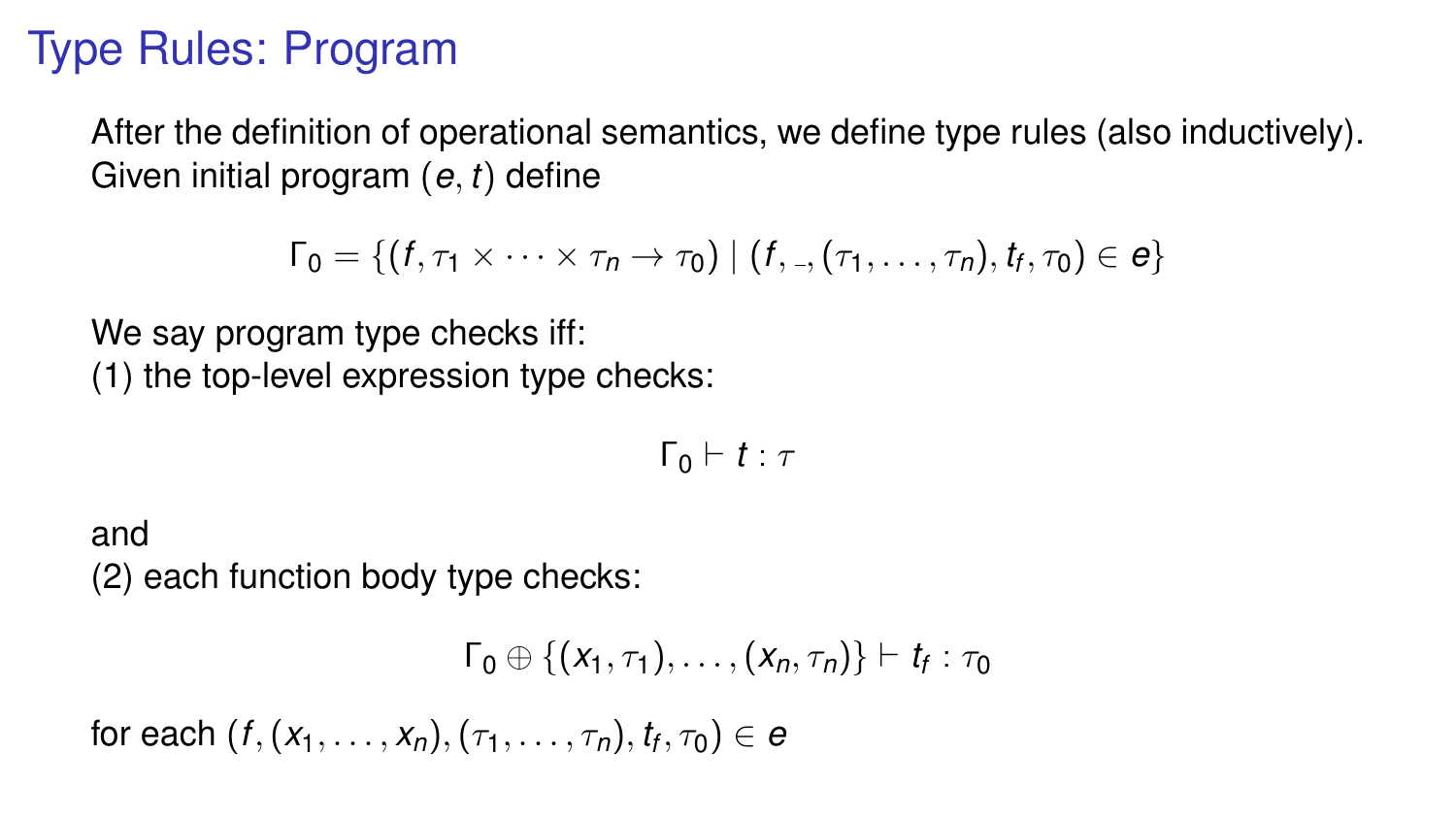#### Type Rules are as Usual

$$
\frac{\Gamma \vdash b : \textit{Bool}, \quad \Gamma \vdash t_1 : \tau, \quad \Gamma \vdash t_2 : \tau}{\Gamma \vdash (\textbf{if } (b) \ t_1 \textbf{ else } t_2) : \tau}
$$
\n
$$
\frac{\Gamma \vdash f : \tau_1 \times \cdots \times \tau_n \to \tau_0, \quad \Gamma \vdash t_1 : \tau_1, \ \ldots, \ \Gamma \vdash t_n : \tau_n}{\Gamma \vdash f(t_1, \ldots, t_n) : \tau_0}
$$

We treat primitives like applications of functions e.g.

 $+$  : *Int*  $\times$  *Int*  $\rightarrow$  *Int*  $\lt$  : *Int*  $\times$  *Int*  $\rightarrow$  *Bool* && : *Bool* × *Bool* → *Bool*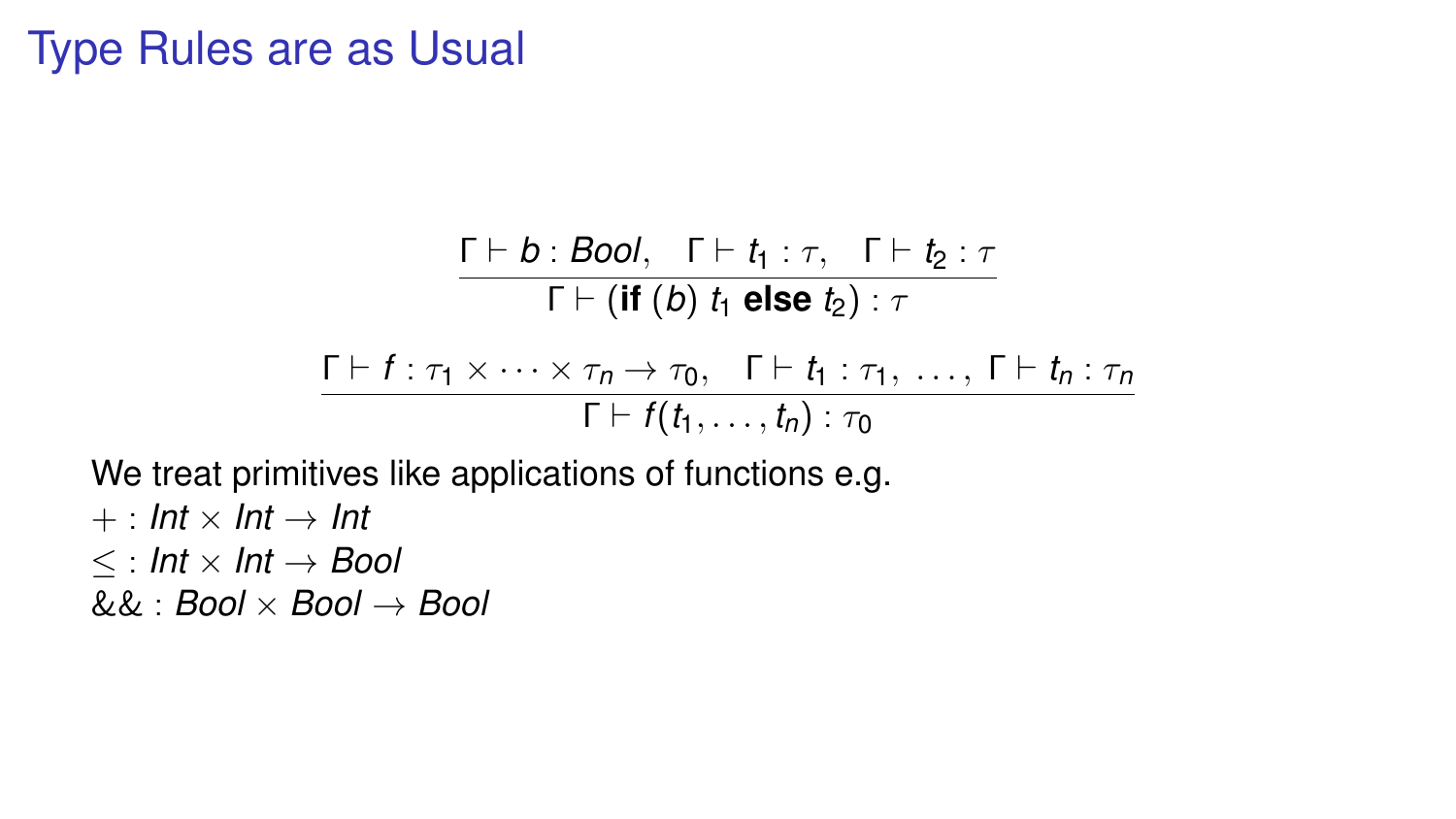# Soundness through progress and preservation

Soundness theorem: *if program type checks, its evaluation does not get stuck*. Proof uses the following two lemmas (a common approach):

**P** progress: if a program type checks, it is not stuck: if

```
Γ ⊢ t ⋅ τ
```
then either *t* is a constant (execution is done) or there exists  $t'$  such that  $t \sim t'$ 

**P** preservation: if a program type checks and makes one  $\sim$  step, then the result again type checks in our simple system: it type checks *and has the same type*: if

$$
\Gamma \vdash t : \tau
$$

and  $t \sim t'$  then

$$
\Gamma \vdash t' : \tau
$$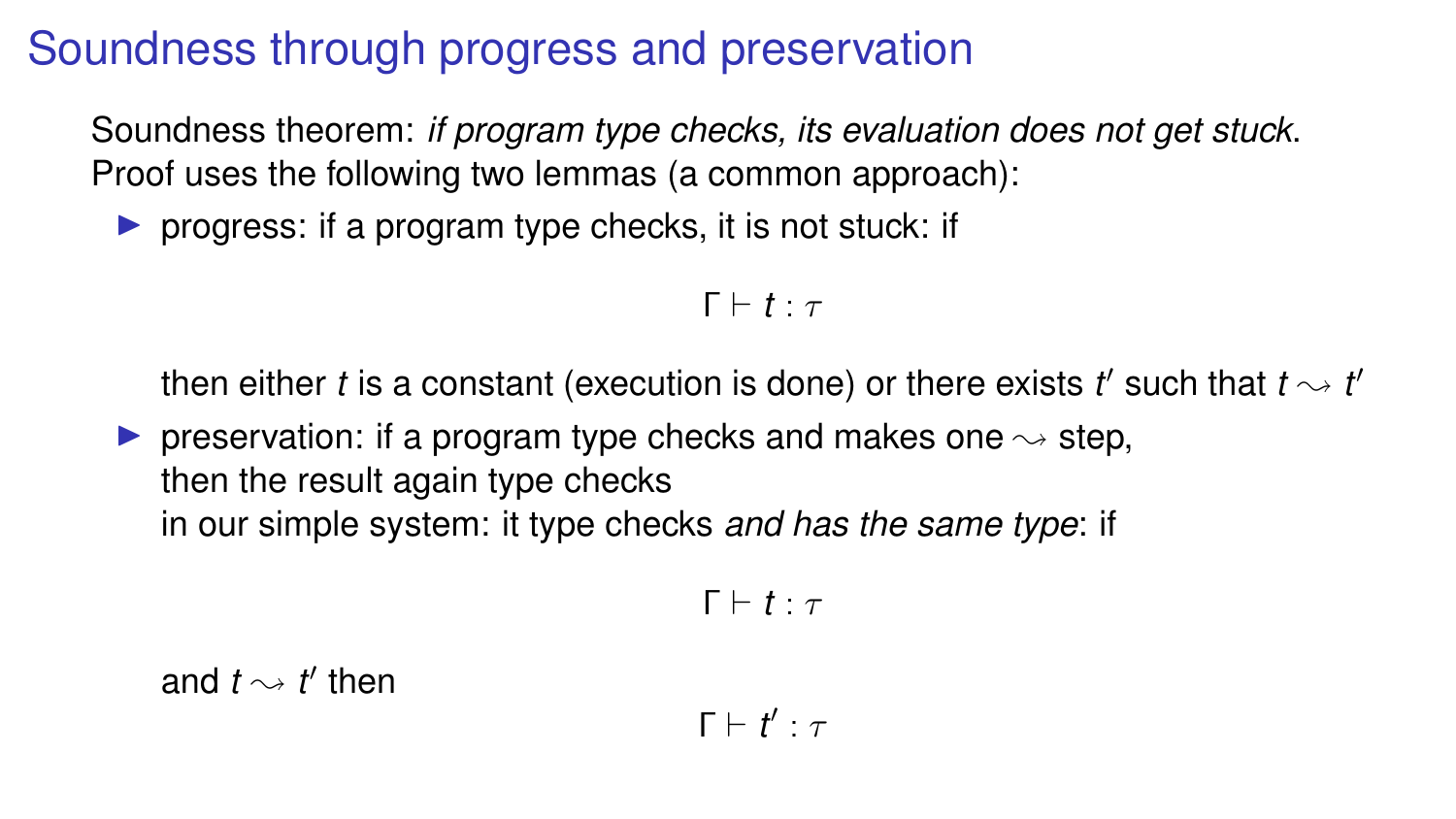## Proof of progress and preservation - case of if

We prove conjunction of progress and preservation by induction on term *t* such that  $\Gamma \vdash t : \tau$ . The operational semantics defines the non-error cases of an interpreter, which enables case analysis. Consider **if**. By type checking rules, **if** can only type check if its condition *b* type checks and has type Bool. By inductive hypothesis and progress *either b is constant or it can be reduced to a b'*. If it is constant one of these rules apply (so we get progress):

(**if** (*true*)  $t_1$  **else**  $t_2$ )  $\rightsquigarrow$   $t_1$ 

 $\overline{f}$  (**if** (*false*)  $t_1$  **else**  $t_2$ )  $\rightarrow t_2$ 

and the result, by type rule for if, has type  $\tau$  (preservation). If  $b'$  is not constant, the assumption of the rule

 $\frac{b\rightsquigarrow b'}{b}$ 

 $(i$ f $(b)$   $t_1$  else  $t_2$ )  $\sim$   $(i$ f $(b')$   $t_1$  else  $t_2$ )

applies, so *t* also makes progress. By preservation IH, *b'* also has type Bool, so the entire expression can be typed as  $\tau$  re-using the type derivations for  $t_1$  and  $t_2$ .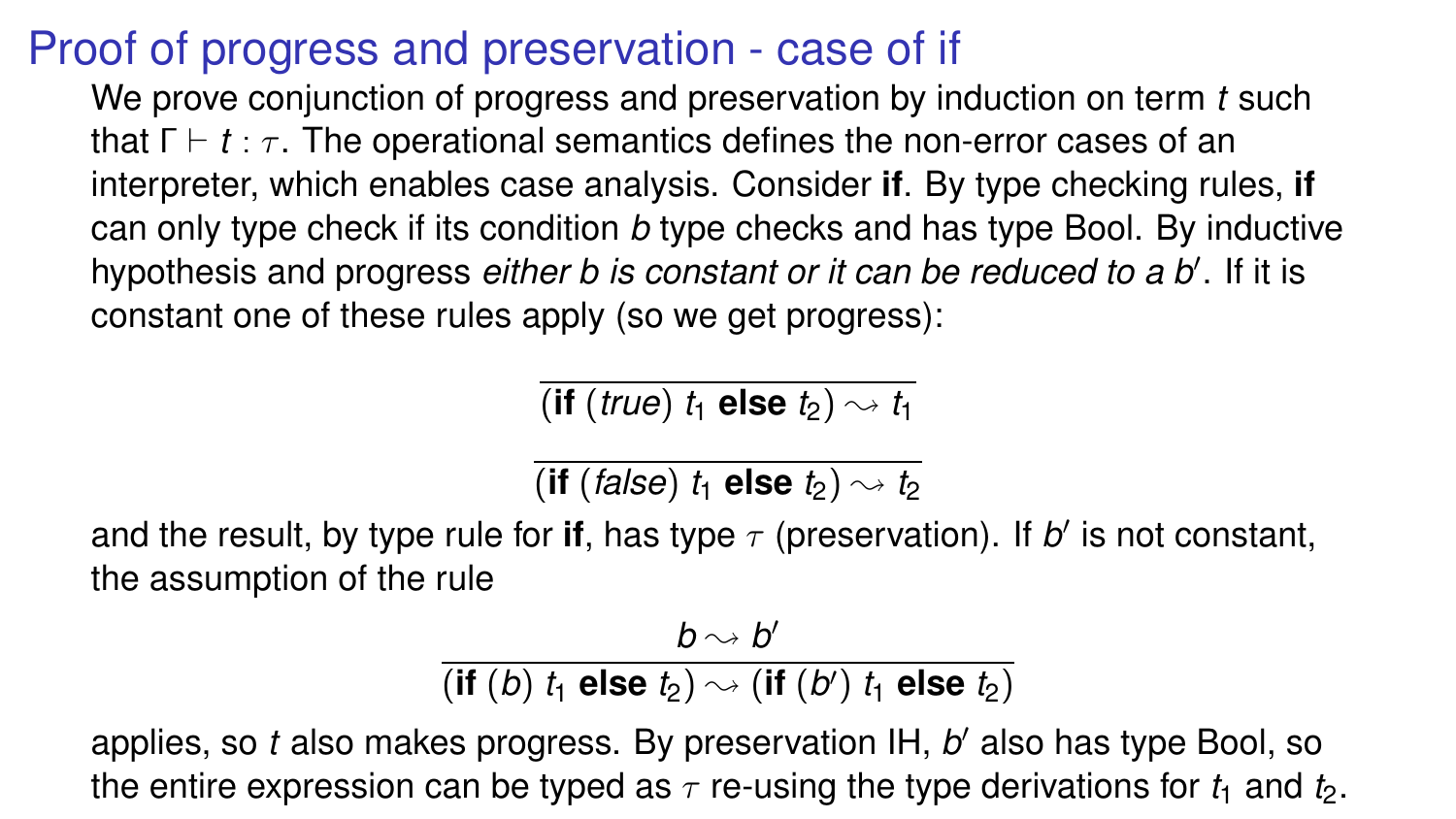### Progress and preservation - user defined functions

Following the cases of operational semantics, either all arguments of a function have been evaluated to a constant, or some are not yet constant. If they are not all constants, the case is as for the condition of **if**, and we establish progress and preservation analogously. Otherwise rule

$$
f(c_1,\ldots,c_n)\sim t_f[x_1:=c_1,\ldots,x_n:=c_n]
$$

applies, so progress is ensured. For preservation, we need to show

$$
\Gamma \vdash t_f [x_1 := c_1, \ldots, x_n := c_n] : \tau
$$
\n
$$
(*)
$$

where  $e(f) = ((x_1,\ldots,x_n),(\tau_1,\ldots,\tau_n),t_f,\tau_0)$  and  $t_f$  is the body of  $f.$  According to  $\tt type rules$   $\tau = \tau_0$  and  $\Gamma \vdash \boldsymbol{c_i} : \tau_i.$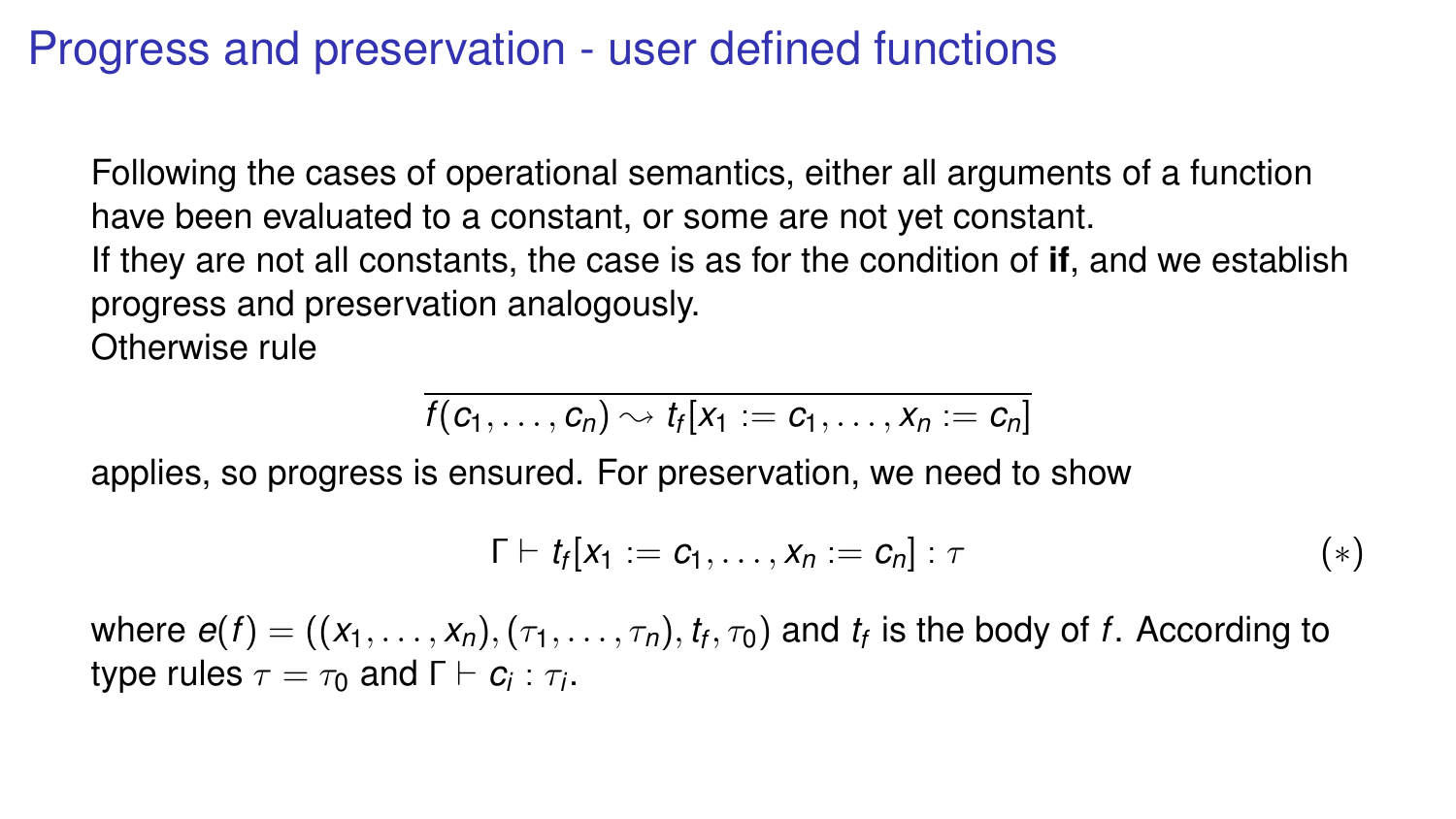### Progress and preservation - substitution and types

Function *f* definition type checks, so  $Γ' ⊢ t<sub>f</sub> : τ<sub>0</sub>$  where  $Γ' = Γ ⊕ {(X<sub>1</sub>, τ<sub>1</sub>), ..., (X<sub>n</sub>, τ<sub>n</sub>)}$ .

Consider the type derivation tree for  $t_f$  and replace each use of  $\Gamma' \vdash x_i : \tau_i$  with **Γ**  $\vdash$   $\boldsymbol{c}_{i}$  :  $\tau_{i}.$  The result is a type derivation for ( $*$ ):

$$
\Gamma \vdash t_{f}[x_{1} := c_{1}, \ldots, x_{n} := c_{n}]: \tau
$$
\n
$$
(*)
$$

Therefore, the preservation holds in this case as well.